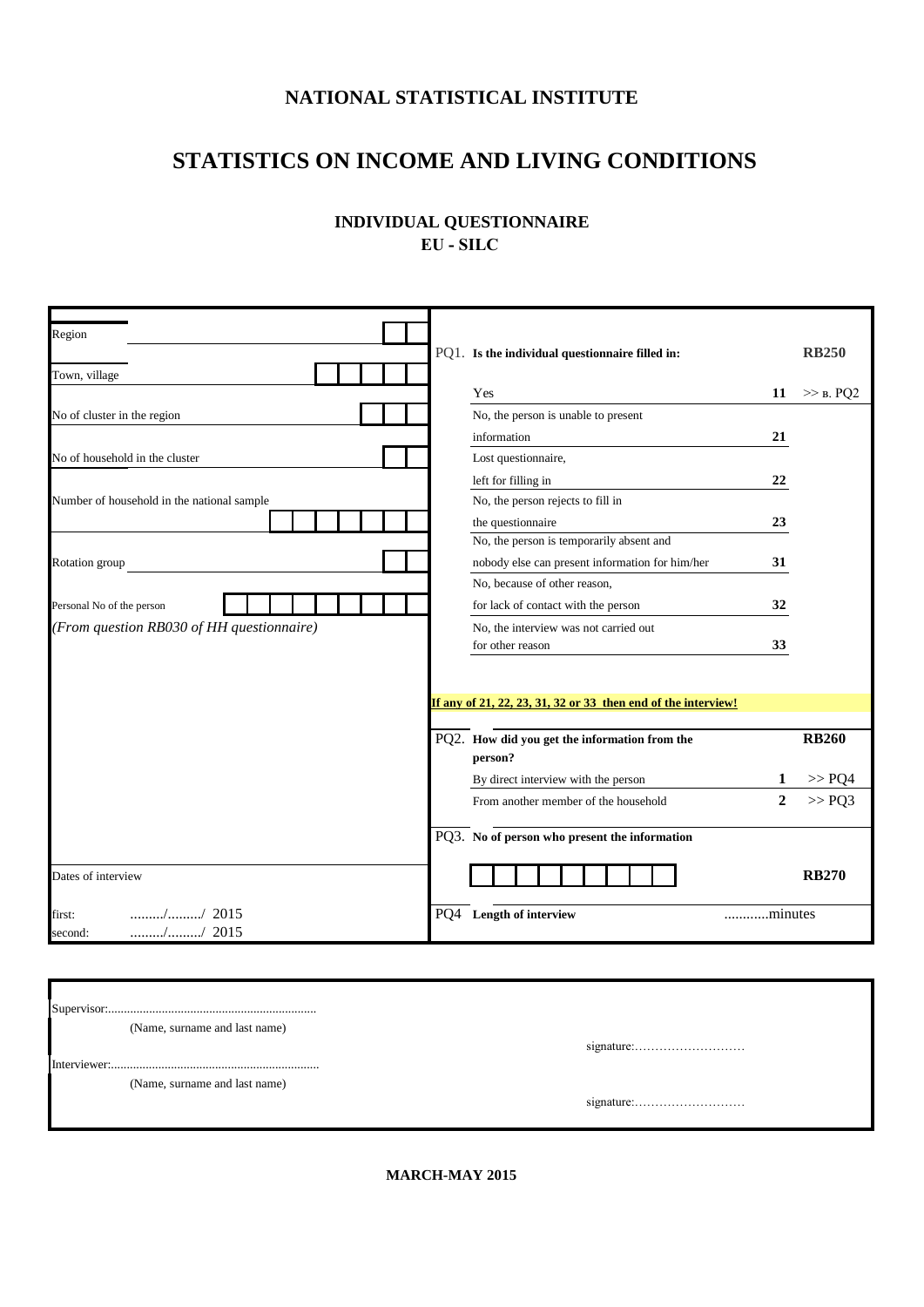| No             | <b>Ouestion</b><br><b>Answer</b>                                                                    |      |                     | Code           | Go to<br>question<br>N <sub>2</sub> | <b>Target</b><br>variable |
|----------------|-----------------------------------------------------------------------------------------------------|------|---------------------|----------------|-------------------------------------|---------------------------|
|                | Interviewer! Specify one more time whether the person is 16 and more years old at 31.12.2014        |      |                     |                |                                     |                           |
|                | <i>i.e.</i> $RB245 = 1$ in the household register.                                                  |      |                     |                |                                     |                           |
|                | Sex of the respondent                                                                               | Male | 1                   |                |                                     |                           |
|                | Female                                                                                              |      | 2                   |                |                                     |                           |
|                | Age of the respondent at the time of interview                                                      | Age  |                     |                |                                     |                           |
| P1             | <b>During the last week</b> , did you do any paid work (in cash or in kind)                         | Yes  | 1                   |                |                                     | PL035                     |
|                | for at least one hour?                                                                              | No   | 2                   |                |                                     |                           |
|                | Answer "Yes" is filled in also for persons who have a paid job (or business) from which they are    |      |                     |                |                                     |                           |
|                |                                                                                                     |      |                     |                |                                     |                           |
|                | temporarily absent (due to illness, maternity leave, bad weather or other reason) and to which they |      |                     |                |                                     |                           |
|                | will return after some time.                                                                        |      |                     |                |                                     |                           |
| P <sub>2</sub> | Considering your everyday activities, do you consider yourself mainly as ?                          |      |                     |                |                                     | PL031                     |
|                | Employee working full-time                                                                          |      | 1<br>$\mathfrak{2}$ |                | >>q. P8<br>>>q. P8                  |                           |
|                | Employee working part-time<br>Self-employed working full-time, incl. family worker                  |      | 3                   |                | >>q. P8                             |                           |
|                | Self-employed working part-time, incl. family worker                                                |      | $\overline{4}$      |                | >>q. P8                             |                           |
|                | Unemployed                                                                                          |      | 5                   |                |                                     |                           |
|                | Pupil, student, further training, unpaid work experience                                            |      | 6                   |                |                                     |                           |
|                | Retired or given up business                                                                        |      | $\overline{7}$      |                |                                     |                           |
|                | Incapable to work due to disability                                                                 |      | 8                   |                |                                     |                           |
|                | Fulfilling domestic tasks                                                                           |      | 9                   |                |                                     |                           |
|                | Other inactive person                                                                               |      | 10                  |                |                                     |                           |
| P3             | Did you do anything to find a job during the last 4 weeks?                                          | Yes  | 1                   |                |                                     | PL020                     |
|                |                                                                                                     | No   | $\overline{c}$      |                | >>q. P5                             |                           |
| <b>P4</b>      | For each of the listed alternatives answer "Yes" or "No" depending on whether you have              |      |                     |                |                                     | <b>PL020</b>              |
|                | used it during the last 4 weeks:                                                                    |      |                     |                |                                     |                           |
|                |                                                                                                     |      | Yes                 | N <sub>0</sub> |                                     |                           |
|                | P4.1. Contacted a public employment agency                                                          |      | 1                   | 2              |                                     |                           |
|                | P4.2. Contacted a private employment agency                                                         |      | 1                   | $\overline{c}$ |                                     |                           |
|                | P4.3. Applied directly to employers                                                                 |      | 1                   | $\overline{2}$ |                                     |                           |
|                | P4.4. Asked friends, relatives, unions, etc.                                                        |      | 1                   | $\overline{2}$ |                                     |                           |
|                | P4.5. Through advertisements in newspapers, journals or Internet                                    |      | $\mathbf{1}$        | $\overline{2}$ |                                     |                           |
|                | P4.6. Looked for land, premises or equipment necessary to start                                     |      |                     |                |                                     |                           |
|                | own business                                                                                        |      | 1                   | 2              |                                     |                           |
|                | P4.7. Applied for permit, patent, licence or credit in order to start                               |      |                     |                |                                     |                           |
|                | own business                                                                                        |      |                     |                |                                     |                           |
|                | P4.8. Other                                                                                         |      | 1                   | 2              |                                     |                           |
|                | After answering this question go to q. P6<br>Interviewer!                                           |      |                     |                |                                     |                           |
| P <sub>5</sub> | Which is the MAIN reason you are not looking for a job?                                             |      |                     |                |                                     |                           |
|                | Already found a job and will start in the forthcoming months                                        |      | 1                   |                |                                     |                           |
|                | Expecting to start the job after forced unpaid leave                                                |      | $\boldsymbol{2}$    |                |                                     |                           |
|                | Expecting proposal for a job from a public employment agency                                        |      | 3                   |                |                                     |                           |
|                | Expecting results from a competition for a job                                                      |      | $\overline{4}$      |                |                                     |                           |
|                | Expecting the active season to start                                                                |      | 5                   |                |                                     |                           |
|                | Illness/disability                                                                                  |      | 6                   |                |                                     |                           |
|                | Family obligations                                                                                  |      | 7                   |                |                                     |                           |
|                | Student (incl. qualification courses)                                                               |      | 8                   |                |                                     |                           |
|                | Pensioner                                                                                           |      | 9                   |                |                                     |                           |
|                | Do not believe that I will find a job                                                               |      | 10                  |                |                                     |                           |
|                | Expecting proposal for a job from abroad                                                            |      | 11<br>12            |                |                                     |                           |
| P <sub>6</sub> | Other reasons<br>In case you found a suitable for you job (or were able to start own business),     |      |                     |                |                                     | PL025                     |
|                | would you be able to start work immediately, within 2 weeks?                                        |      | 1                   |                |                                     |                           |
|                |                                                                                                     | Yes  |                     |                |                                     |                           |
|                |                                                                                                     | No   | $\overline{c}$      |                |                                     |                           |
| P7             | Have you ever had a job?                                                                            | Yes  | 1                   |                |                                     | PL015                     |
|                | (Answer "Yes" is indicated only for persons who have worked at least 6 months)                      | No   | 2                   |                | >> q. P25                           |                           |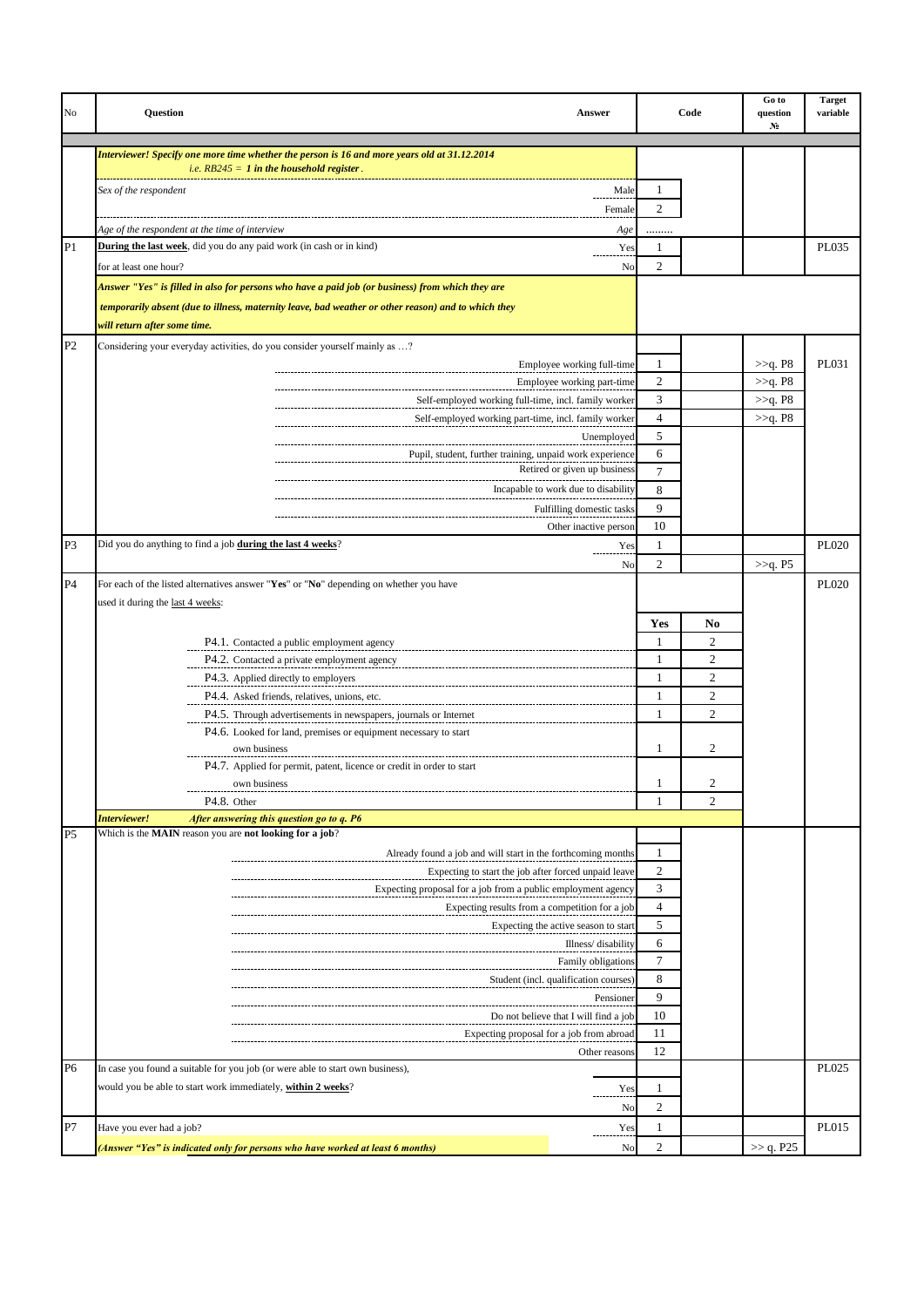| No              | Question<br>Answer                                                                                                                                                                                                         |                  | Code          | Go to<br>question<br>N <sub>2</sub> | <b>Target</b><br>variable |
|-----------------|----------------------------------------------------------------------------------------------------------------------------------------------------------------------------------------------------------------------------|------------------|---------------|-------------------------------------|---------------------------|
| P8              | What is your occupation in your job? (ISCO-2011)<br>What was your occupation in your last job? (ISCO-2011) - The persons who do not work at this time, job                                                                 |                  |               |                                     | PL051                     |
|                 | please indicate your occupation in your last job                                                                                                                                                                           |                  |               |                                     |                           |
| P <sub>9</sub>  | Industry                                                                                                                                                                                                                   |                  |               |                                     | PL111                     |
| P10             | Since when do you work at this job?<br>month                                                                                                                                                                               |                  |               |                                     |                           |
|                 | For persons who do not work at this moment, when was the last time they had a job?<br>year                                                                                                                                 |                  |               |                                     |                           |
| P11             | In your last job you were?                                                                                                                                                                                                 |                  |               |                                     |                           |
|                 | Self-employed with employees<br>Self-employed who work in his/her own business without employees, professional                                                                                                             | 1                | $\gg$ q. P13a |                                     | PL040                     |
|                 | practice, craft, etc.<br>Employee in a private/public enterprise, business, organization                                                                                                                                   | 2<br>3           |               | >> q. P13a<br>>> q. P12             |                           |
|                 | Working without pay at a household member's company, enterprise or farm                                                                                                                                                    | 4                |               | $\gg$ q. P13a                       |                           |
| P12             | What kind of contract do/did you have with your employer?<br>Permanent                                                                                                                                                     | $\mathbf{1}$     |               |                                     | PL140                     |
|                 | Temporary                                                                                                                                                                                                                  | 2                |               |                                     |                           |
|                 | Working without written contract                                                                                                                                                                                           | 3                |               |                                     |                           |
| P <sub>13</sub> | Do/Did you have managerial functions on this job?                                                                                                                                                                          |                  |               |                                     | PL150                     |
|                 | (Manages/supervises work of other people, has influence on the amount of salary<br>Yes                                                                                                                                     | 1                |               |                                     |                           |
|                 | No<br>or promotes regardless if he/ she occupies a managerial position or not)                                                                                                                                             | 2                |               |                                     |                           |
| P13a            | <b>Interviewer:</b><br>If the respondent has indicated 1 or 2 on question P2, then go to question P14.<br>If the respondent has indicated 3 or 4 on question P2, then go to question P15,<br>otherwise go to question P23. |                  |               |                                     |                           |
| P14             | How much are you paid monthly for this job?                                                                                                                                                                                |                  |               |                                     |                           |
|                 | (including payments for overtime)                                                                                                                                                                                          |                  |               |                                     |                           |
|                 | only persons who are employed at the time of the interview - answer 1 or 2 on q.P2                                                                                                                                         |                  |               |                                     |                           |
|                 | 14.1.1. Net income<br>14.1.5. What is the income you are                                                                                                                                                                   |                  |               |                                     |                           |
|                 | лева<br>socially secured on?                                                                                                                                                                                               |                  |               |                                     |                           |
|                 | 14.1.2. Indicate the source of income:                                                                                                                                                                                     |                  |               |                                     |                           |
|                 | 1. Salary                                                                                                                                                                                                                  | <b>BGN</b>       |               |                                     |                           |
|                 | МОД<br>2. Cash benefit related to temporary incapacity to work<br>3. Cash benefit for pregnancy and childbirth                                                                                                             |                  |               |                                     |                           |
|                 | 14.1.6. At whose expense are the social<br>14.1.3. Do you pay tax?                                                                                                                                                         |                  |               |                                     |                           |
|                 | 1.Yes<br>security contributions?                                                                                                                                                                                           |                  |               |                                     |                           |
|                 | 2.No<br>1. Personal and employer's                                                                                                                                                                                         |                  |               |                                     |                           |
|                 | 2. Personal only                                                                                                                                                                                                           |                  |               |                                     |                           |
|                 | 14.1.4. Do you pay social security contributions?<br>3. Employer's only                                                                                                                                                    |                  |               |                                     |                           |
|                 | 1. Yes, both for pension and health care<br>4. Do not pay social security<br>2. Yes, for pension only<br>contributions                                                                                                     |                  |               |                                     |                           |
|                 | 3. Yes, for health care only<br>5. Does not know                                                                                                                                                                           |                  |               |                                     |                           |
|                 | 4. I do not pay social security contributions                                                                                                                                                                              |                  |               |                                     |                           |
| P15             | 5. Does not know                                                                                                                                                                                                           |                  |               |                                     | PL130                     |
|                 | What is the size (number of employees) of the company, enterprise, organisation, etc. you are working for?<br>Exact number of 1 to 10                                                                                      |                  |               |                                     |                           |
|                 | $11 - 19$                                                                                                                                                                                                                  | 11               |               |                                     |                           |
|                 | $20 - 49$                                                                                                                                                                                                                  | 12               |               |                                     |                           |
|                 | 50 and more                                                                                                                                                                                                                | 13               |               |                                     |                           |
|                 | Don't know but less than 11                                                                                                                                                                                                | 14               |               |                                     |                           |
|                 | Don't know but more than 10                                                                                                                                                                                                | 15               |               |                                     |                           |
|                 | (In case there are branches, indicate the size of the unit where you are working!)                                                                                                                                         |                  |               |                                     |                           |
| P16             | How many <b>hours per week</b> do you usually work in your job?<br>Hours                                                                                                                                                   |                  |               |                                     | PL060                     |
| P17             | (For employees include also overtime)<br>Have you changed your activity status during the last 12 months?<br>Yes                                                                                                           | 1                |               | >> q. P17a                          |                           |
|                 | (change of contract with the same employer or change of employer)<br>No                                                                                                                                                    | $\boldsymbol{2}$ |               | >> q. P19                           | PL160                     |
|                 |                                                                                                                                                                                                                            |                  |               |                                     |                           |
|                 | P17a. Please indicate the month and year when the most recent change took place!<br>month                                                                                                                                  | .                |               |                                     |                           |
|                 |                                                                                                                                                                                                                            | year             |               |                                     |                           |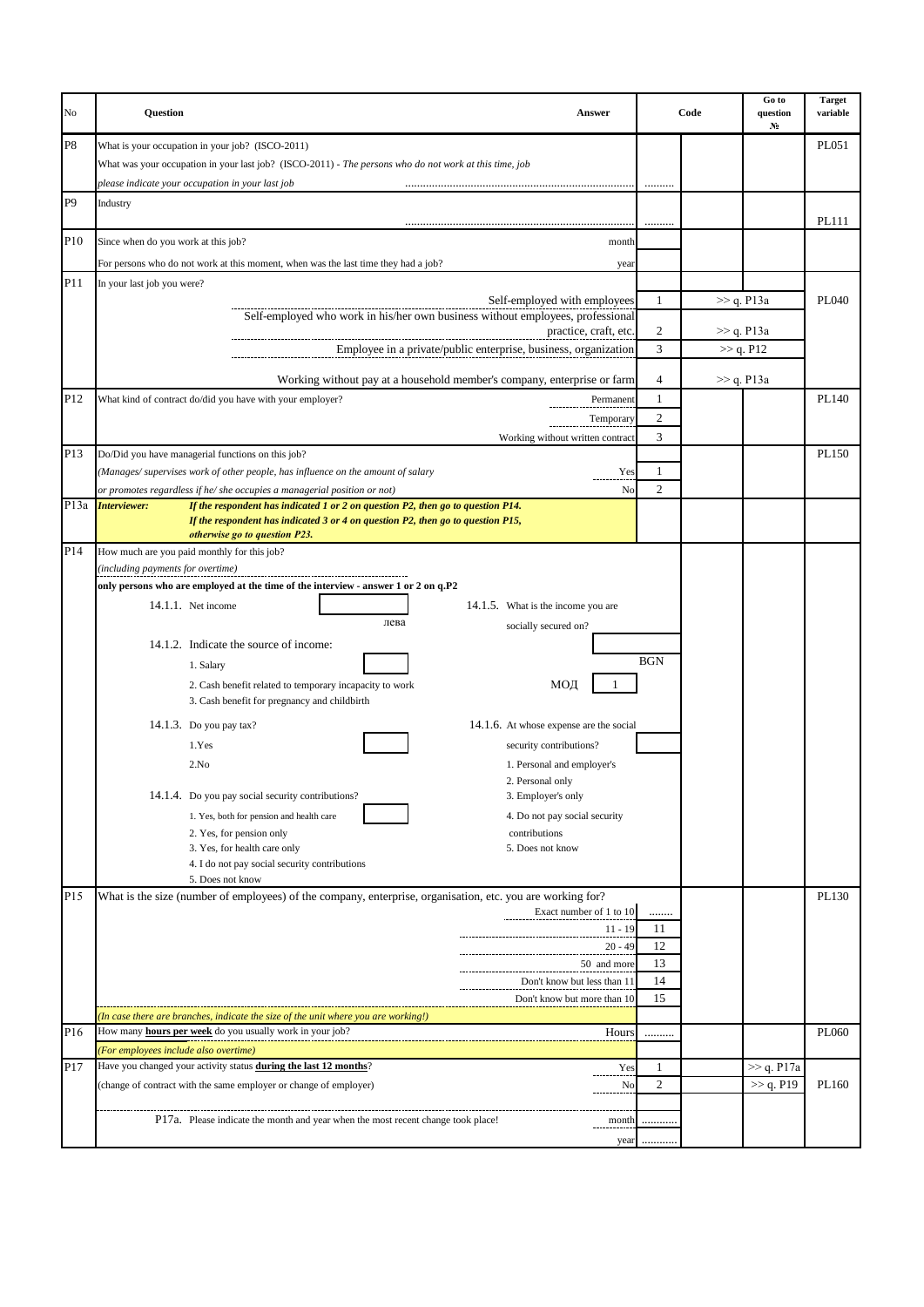| No              | <b>Ouestion</b>                                                                                                      |                              |                       |                |                     |                 |                                                                                                               |                                                                                             |                                               |                                | Answer                |                    | Code | Go to<br>question<br>N <sub>2</sub> | <b>Target</b><br>variable |
|-----------------|----------------------------------------------------------------------------------------------------------------------|------------------------------|-----------------------|----------------|---------------------|-----------------|---------------------------------------------------------------------------------------------------------------|---------------------------------------------------------------------------------------------|-----------------------------------------------|--------------------------------|-----------------------|--------------------|------|-------------------------------------|---------------------------|
| P18             | What was the MAIN reason for you to change your previous job?                                                        |                              |                       |                |                     |                 |                                                                                                               |                                                                                             |                                               |                                |                       |                    |      |                                     | PL170                     |
|                 |                                                                                                                      |                              |                       |                |                     |                 |                                                                                                               |                                                                                             |                                               |                                | To take up better job | 1                  |      |                                     |                           |
|                 |                                                                                                                      |                              |                       |                |                     |                 | Obliged to stop by the employer (bancrupcy, reduction                                                         |                                                                                             | Termination of temporary/seasonal job         |                                |                       | 2                  |      |                                     |                           |
|                 |                                                                                                                      |                              |                       |                |                     |                 |                                                                                                               |                                                                                             | of staff, early retirement, dismissal, other) |                                |                       | 3                  |      |                                     |                           |
|                 |                                                                                                                      |                              |                       |                |                     |                 |                                                                                                               |                                                                                             | Sale or closure of own/family business        |                                |                       | $\overline{4}$     |      |                                     |                           |
|                 |                                                                                                                      |                              |                       |                |                     |                 |                                                                                                               | Child care and care for other household members                                             |                                               |                                |                       | 5                  |      |                                     |                           |
|                 |                                                                                                                      |                              |                       |                |                     |                 | Marriage or moving to another area because of change in the job,                                              |                                                                                             |                                               |                                |                       |                    |      |                                     |                           |
|                 |                                                                                                                      |                              |                       |                |                     |                 |                                                                                                               |                                                                                             | including that of the spouse/partner          |                                |                       | 6                  |      |                                     |                           |
| P19             |                                                                                                                      |                              |                       |                |                     |                 |                                                                                                               |                                                                                             |                                               |                                | Yes                   | 7<br>$\mathbf{1}$  |      |                                     | PL100                     |
|                 | Do you have more than one (second, third, etc.) job at the moment?                                                   |                              |                       |                |                     |                 |                                                                                                               |                                                                                             |                                               |                                | No                    | 2                  |      | >> q. P21                           |                           |
| P <sub>20</sub> | How many hours <b>weekly</b> do you usually work in <b>all</b> your additional jobs?                                 |                              |                       |                |                     |                 |                                                                                                               |                                                                                             |                                               |                                |                       |                    |      |                                     | PL100                     |
|                 |                                                                                                                      |                              |                       |                |                     |                 | Hours                                                                                                         |                                                                                             |                                               |                                |                       |                    |      |                                     |                           |
| P <sub>21</sub> | Interviewer!<br>In case the hours shown in q.P16 and q.P20 are less than 30 - mark 1,<br>in all other cases - mark 2 |                              |                       |                |                     |                 |                                                                                                               |                                                                                             |                                               |                                |                       |                    |      |                                     |                           |
|                 |                                                                                                                      |                              |                       |                |                     |                 |                                                                                                               |                                                                                             |                                               |                                |                       |                    |      |                                     |                           |
|                 |                                                                                                                      |                              |                       |                |                     |                 |                                                                                                               | Usual weekly working time less than 30 hours<br>Usual weekly working time 30 hours and more |                                               |                                |                       | 1<br>2             |      | >> q. P23                           |                           |
| P22             | What is the MAIN reason to work less than 30 hours per week?                                                         |                              |                       |                |                     |                 |                                                                                                               |                                                                                             |                                               |                                |                       |                    |      |                                     | PL120                     |
|                 |                                                                                                                      |                              |                       |                |                     |                 |                                                                                                               |                                                                                             |                                               |                                | Education or training | 1                  |      |                                     |                           |
|                 |                                                                                                                      |                              |                       |                |                     |                 |                                                                                                               |                                                                                             |                                               | Personal illness or disability |                       | $\mathfrak{2}$     |      |                                     |                           |
|                 |                                                                                                                      |                              |                       |                |                     |                 |                                                                                                               | Want to work more hours but cannot find a job(s)                                            |                                               |                                |                       |                    |      |                                     |                           |
|                 |                                                                                                                      |                              |                       |                |                     |                 |                                                                                                               |                                                                                             |                                               |                                | or work more hours    | 3                  |      |                                     |                           |
|                 |                                                                                                                      |                              |                       |                |                     |                 |                                                                                                               |                                                                                             | Do not want to work more hours                |                                |                       | $\overline{4}$     |      |                                     |                           |
|                 |                                                                                                                      |                              |                       |                |                     |                 | Number of hours in all job(s) is considered as full time                                                      |                                                                                             |                                               |                                |                       | 5                  |      |                                     |                           |
|                 |                                                                                                                      |                              |                       |                |                     |                 | Family reasons (child care or care for another household member)                                              |                                                                                             |                                               |                                |                       | 6                  |      |                                     |                           |
| P <sub>23</sub> | At what age did you start your first job?                                                                            |                              |                       |                |                     |                 |                                                                                                               |                                                                                             |                                               |                                | Other reasons<br>Age  | 7<br>              |      |                                     | PL190                     |
| P <sub>24</sub> | How many years have you worked in total?                                                                             |                              |                       |                |                     |                 |                                                                                                               |                                                                                             |                                               |                                | Years                 |                    |      |                                     | PL200                     |
| P <sub>25</sub> | Please, remember what was your main activity during each month:                                                      |                              |                       |                |                     |                 |                                                                                                               |                                                                                             |                                               |                                |                       |                    |      |                                     |                           |
|                 | <mark>Interviewer!</mark>                                                                                            |                              |                       |                |                     |                 | Code 9 is indicated for mothers who receive maternity allowance from their last job (BGN 340 from 01.01.2014) |                                                                                             |                                               |                                |                       |                    |      |                                     |                           |
|                 |                                                                                                                      |                              | Employed              |                | Self-employed       |                 | or benefit for bringing up a child younger than 1 year (BGN 100).                                             |                                                                                             |                                               |                                |                       |                    |      |                                     |                           |
|                 | Month                                                                                                                | full-                        | part-                 | full-          | part-               | Unemploye       | Student                                                                                                       | Pensioner                                                                                   | Permanentl                                    | Paid<br>maternity              | Domestic              | Other              |      |                                     |                           |
|                 |                                                                                                                      | time                         | time                  | time           | time                | d               |                                                                                                               |                                                                                             | y disabled                                    | leave                          | tasks                 | inactive<br>person |      |                                     |                           |
|                 |                                                                                                                      | $\mathbf{1}$                 | 2                     | 3              | 4                   | $\sqrt{5}$      | 6                                                                                                             | 7                                                                                           | 8                                             | 9                              | 10                    | 11                 |      |                                     | PL211A                    |
|                 | January 2014<br>February 2014                                                                                        | $\mathbf{1}$                 | $\overline{c}$        | 3              | $\overline{4}$      | $\sqrt{5}$      | 6                                                                                                             | $\boldsymbol{7}$                                                                            | 8                                             | 9                              | 10                    | 11                 |      |                                     | PL211B                    |
|                 | March 2014                                                                                                           | $\mathbf{1}$                 | $\sqrt{2}$            | 3              | 4                   | $\sqrt{5}$      | 6                                                                                                             | $\overline{7}$                                                                              | 8                                             | 9                              | 10                    | 11                 |      |                                     | PL211C                    |
|                 | April 2014                                                                                                           | $\mathbf{1}$                 | $\boldsymbol{2}$      | 3              | 4                   | $\sqrt{5}$      | 6                                                                                                             | $\overline{7}$                                                                              | 8                                             | 9                              | 10                    | 11                 |      |                                     | PL211D                    |
|                 | May 2014                                                                                                             | $\mathbf{1}$                 | 2                     | 3              | 4                   | $\sqrt{5}$      | 6                                                                                                             | $\overline{7}$                                                                              | 8                                             | 9                              | 10                    | 11                 |      |                                     | <b>PL211E</b>             |
|                 | June 2014                                                                                                            | $\mathbf{1}$                 | $\boldsymbol{2}$      | 3              | $\overline{4}$      | $\sqrt{5}$      | 6                                                                                                             | $\tau$                                                                                      | 8                                             | 9                              | 10                    | 11                 |      |                                     | PL211F                    |
|                 | July 2014                                                                                                            | $\mathbf{1}$                 | $\overline{c}$        | 3              | 4                   | 5               | 6                                                                                                             | $\overline{7}$                                                                              | 8                                             | 9                              | 10                    | 11                 |      |                                     | PL211G                    |
|                 | August 2014                                                                                                          | 1                            | $\boldsymbol{2}$      | $\mathfrak{Z}$ | 4                   | $\sqrt{5}$      | 6                                                                                                             | $\overline{7}$                                                                              | 8                                             | 9                              | 10                    | 11                 |      |                                     | PL211H                    |
|                 | September 2014                                                                                                       | $\mathbf{1}$                 | 2                     | 3              | $\overline{4}$      | $\sqrt{5}$      | 6                                                                                                             | 7                                                                                           | 8                                             | 9                              | 10                    | 11                 |      |                                     | PL211I                    |
|                 | October 2014                                                                                                         | $\mathbf{1}$                 | $\overline{c}$        | 3              | $\overline{4}$      | $\sqrt{5}$      | 6                                                                                                             | $\tau$                                                                                      | 8                                             | 9                              | 10                    | 11                 |      |                                     | PL211J                    |
|                 | November 2014                                                                                                        | $\mathbf{1}$                 | 2                     | 3              | 4                   | 5               | 6                                                                                                             | 7                                                                                           | 8                                             | 9                              | 10                    | 11                 |      |                                     | PL211K                    |
|                 | December 2014                                                                                                        | $\mathbf{1}$                 | $\overline{c}$        | 3              | $\overline{4}$      | $\sqrt{5}$      | 6                                                                                                             | $\overline{7}$                                                                              | 8                                             | 9                              | 10                    | 11                 |      |                                     | PL211L                    |
|                 | January 2015                                                                                                         | $\mathbf{1}$                 | 2                     | 3              | 4                   | $\sqrt{5}$      | 6                                                                                                             | $\overline{7}$                                                                              | 8                                             | 9                              | 10                    | 11                 |      |                                     |                           |
|                 | February 2015                                                                                                        | $\mathbf{1}$                 | $\boldsymbol{2}$      | 3              | $\overline{4}$      | $\sqrt{5}$      | 6                                                                                                             | $\tau$                                                                                      | 8                                             | 9                              | 10                    | 11                 |      |                                     |                           |
|                 | March 2015                                                                                                           | $\mathbf{1}$<br>$\mathbf{1}$ | 2<br>$\boldsymbol{2}$ | 3<br>3         | 4<br>$\overline{4}$ | 5<br>$\sqrt{5}$ | 6<br>6                                                                                                        | $\overline{7}$<br>$\tau$                                                                    | 8<br>8                                        | 9<br>9                         | 10<br>10              | 11<br>11           |      |                                     |                           |
|                 | April 2015                                                                                                           | 1                            | $\overline{c}$        | 3              | 4                   | 5               | 6                                                                                                             | $\tau$                                                                                      | 8                                             | 9                              | 10                    | 11                 |      |                                     |                           |
| P <sub>26</sub> | May 2015<br>Have you changed your activity status during the last 12 months?                                         |                              |                       |                |                     |                 |                                                                                                               |                                                                                             |                                               |                                | Yes                   | $\mathbf{1}$       |      |                                     |                           |
|                 |                                                                                                                      |                              |                       |                |                     |                 |                                                                                                               |                                                                                             |                                               |                                | No                    | $\overline{2}$     |      | $>>$ q. P28                         |                           |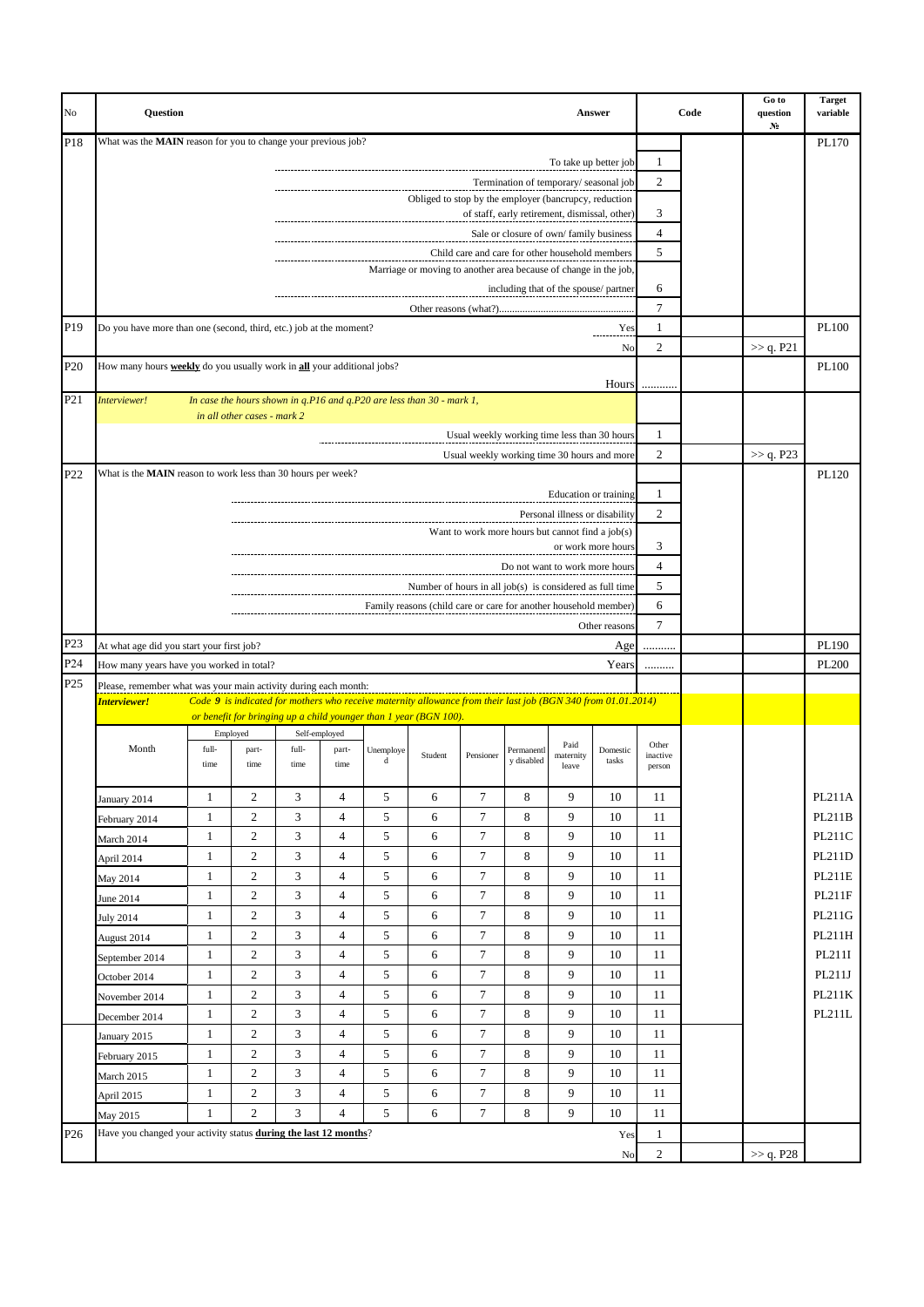| No  | Question                                                                                                                       | Answer                                                                        |                | Code          | Go to<br>question<br>N <sub>2</sub> | <b>Target</b><br>variable |
|-----|--------------------------------------------------------------------------------------------------------------------------------|-------------------------------------------------------------------------------|----------------|---------------|-------------------------------------|---------------------------|
| P27 | What is the most recent change in your activity status?                                                                        | employed >> unemployed                                                        | 1              |               |                                     | PL180                     |
|     |                                                                                                                                | employed >> retired                                                           | 2              |               |                                     |                           |
|     |                                                                                                                                | employed >> other inactive                                                    | 3              |               |                                     |                           |
|     |                                                                                                                                |                                                                               |                |               |                                     |                           |
|     |                                                                                                                                | unemployed >> employed                                                        | 4              |               |                                     |                           |
|     |                                                                                                                                | unemployed >> retired                                                         | 5              |               |                                     |                           |
|     |                                                                                                                                | unemployed >> other inactive                                                  | 6              |               |                                     |                           |
|     |                                                                                                                                | retired >> employed                                                           | 7              |               |                                     |                           |
|     |                                                                                                                                | $retired \gg$ unemployed                                                      | 8              |               |                                     |                           |
|     |                                                                                                                                | retired >> other inactive                                                     | 9              |               |                                     |                           |
|     |                                                                                                                                |                                                                               |                |               |                                     |                           |
|     |                                                                                                                                | other inactive >> employed                                                    | 10             |               |                                     |                           |
|     |                                                                                                                                | other inactive >> unemployed                                                  | 11             |               |                                     |                           |
|     |                                                                                                                                | other inactive >> retired                                                     | 12             |               |                                     |                           |
|     |                                                                                                                                | <b>INCOME OF EMPLOYEES FOR 2014</b>                                           |                |               |                                     |                           |
|     |                                                                                                                                |                                                                               |                |               |                                     |                           |
| P28 | In 2014 did you receive any income from salary, wages or other                                                                 |                                                                               |                |               |                                     |                           |
|     | source as an employee of a public or private employer?                                                                         | Yes                                                                           | 1              |               |                                     |                           |
|     |                                                                                                                                | No                                                                            | $\overline{c}$ |               | >> q. P43                           |                           |
|     | (no matter your job was permanent, temporary or random or you worked                                                           |                                                                               |                |               |                                     |                           |
|     | with no written contract)                                                                                                      |                                                                               |                |               |                                     |                           |
| P29 | $\mathbf{1}$<br>How many employers did you have during 2014?<br>One                                                            |                                                                               |                |               |                                     |                           |
| P30 | Please, remember all the employers you have worked for during 2014.                                                            | Two or more                                                                   | 2              |               |                                     |                           |
|     | What kind of contract did you have with any of them?                                                                           |                                                                               |                |               |                                     |                           |
|     | (indicate each true answer!)                                                                                                   | Labour agreement                                                              | 1              |               |                                     |                           |
|     |                                                                                                                                | Official contract                                                             | $\mathfrak{2}$ |               |                                     |                           |
|     |                                                                                                                                | Civil contract/ for a fee                                                     | 3              |               | >> q. P43                           |                           |
|     |                                                                                                                                | Contract for management and control                                           | 4              |               | >> q. P43                           |                           |
|     |                                                                                                                                | No written contract                                                           | 5              |               | >> q. P43                           |                           |
|     | In case any of the answers is $1$ "Labour agreement" or $2$ "Official contract" continue<br>Interviewer!<br>with question P31. |                                                                               |                |               |                                     |                           |
|     | Otherwise go to q. P43.                                                                                                        |                                                                               |                |               |                                     |                           |
| P31 | Do you know the annual amount you have received as income for 2014                                                             |                                                                               |                |               |                                     |                           |
|     | for each one of your jobs?                                                                                                     | Yes                                                                           |                |               | >> q. P32                           |                           |
|     |                                                                                                                                | No                                                                            | 2              |               | >> q. P33                           |                           |
| P32 | If you know, please indicate separately the total amount you receive for each job!<br>First job on labour/official agreement   | Second job on labour/official agreement                                       |                |               |                                     |                           |
|     | 32.1.1. Net income                                                                                                             | 32.2.1. Net income                                                            |                |               |                                     | <b>PY010G</b>             |
|     | annual amount                                                                                                                  |                                                                               |                | annual amount |                                     |                           |
|     | 32.1.2. Did you pay income tax?                                                                                                | 32.2.2. Did you pay income tax?                                               |                |               |                                     | HY140                     |
|     | 1.Yes                                                                                                                          | 1.Yes                                                                         |                |               |                                     |                           |
|     | 2.No                                                                                                                           | 2.No                                                                          |                |               |                                     | HY140                     |
|     | 32.1.3. Did you pay social security contributions?                                                                             | 32.2.3. Did you pay social security contributions?                            |                |               |                                     |                           |
|     | 1. Yes, both for pension and health care                                                                                       | 1. Yes, both for pension and health care                                      |                |               |                                     | <b>PY010N</b>             |
|     | 2. Yes, for pension only                                                                                                       | 2. Yes, for pension only                                                      |                |               |                                     |                           |
|     | 3. Yes, for health care only<br>4. I do not pay social security contributions                                                  | 3. Yes, for health care only<br>4. I do not pay social security contributions |                |               |                                     |                           |
|     | 5. Does not know                                                                                                               | 5. Does not know                                                              |                |               |                                     |                           |
|     | 32.1.4. What is the income you were socially secured on?                                                                       | 32.2.4. What is the income you were socially secured on?                      |                |               |                                     |                           |
|     |                                                                                                                                |                                                                               |                |               |                                     |                           |
|     | annual amount                                                                                                                  |                                                                               |                | annual amount |                                     |                           |
|     | 32.1.5. At whose expense are the social security contributions?                                                                | 32.2.5. At whose expense are the social security contributions?               |                |               |                                     |                           |
|     | 1. Personal and employer's                                                                                                     | 1. Personal and employer's                                                    |                |               |                                     |                           |
|     | 2. Personal only                                                                                                               | 2. Personal only                                                              |                |               |                                     |                           |
|     | 3. Employer's only<br>4. I do not pay social security contributions                                                            | 3. Employer's only<br>4. I do not pay social security contributions           |                |               |                                     |                           |
|     |                                                                                                                                |                                                                               |                |               |                                     |                           |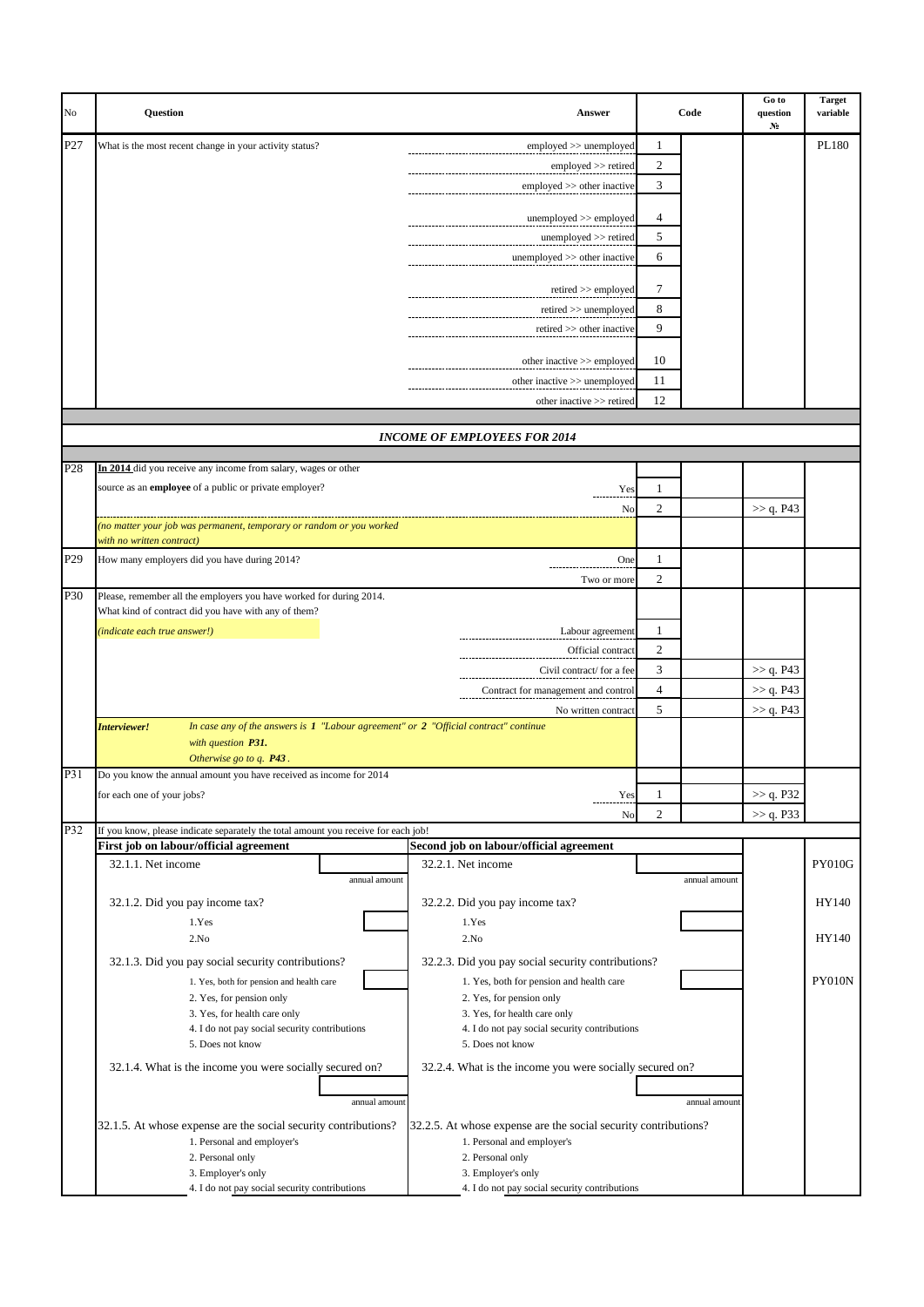| No  | <b>Question</b>                                                                                                                            |                                                                   |              | Answer                    |                | Code              | Go to<br>question<br>N <sub>2</sub> | <b>Target</b><br>variable |
|-----|--------------------------------------------------------------------------------------------------------------------------------------------|-------------------------------------------------------------------|--------------|---------------------------|----------------|-------------------|-------------------------------------|---------------------------|
| P33 | If you cannot indicate the annual amount received from salary during 2014 could you please indicate the monthly                            |                                                                   |              |                           |                |                   |                                     |                           |
|     | income you were receiving for each one of your jobs?<br>First job on labour/official agreement<br>Second job on labour/official agreement  |                                                                   |              |                           |                |                   |                                     |                           |
|     | 33.1.2. number of<br>33.1.1. Period for which you were paid<br>33.2.1. Period for which you were paid                                      |                                                                   |              |                           |                | 33.2.2. number of |                                     |                           |
|     | 1<br>weeks<br>weekly                                                                                                                       | weekly<br>1                                                       |              |                           | weeks          |                   |                                     |                           |
|     | $\overline{c}$<br>monthly<br>monthly<br>months                                                                                             | $\overline{c}$                                                    |              |                           | months         |                   |                                     |                           |
|     |                                                                                                                                            |                                                                   |              |                           |                |                   |                                     |                           |
|     | 33.1.3. Net income<br>33.2.3. Net income                                                                                                   |                                                                   |              |                           |                |                   |                                     | <b>PY010G</b>             |
|     | <b>BGN</b>                                                                                                                                 |                                                                   |              |                           |                | <b>BGN</b>        |                                     |                           |
|     | 33.2.4. Did you pay income tax?<br>33.1.4. Did you pay income tax?                                                                         |                                                                   |              |                           |                |                   |                                     |                           |
|     | 1. Yes<br>1. Yes<br>2. No<br>2. No                                                                                                         |                                                                   |              |                           |                |                   |                                     | HY140                     |
|     | 33.1.5. Did you pay social security contributions?<br>33.2.5. Did you pay social security contributions?                                   |                                                                   |              |                           |                |                   |                                     |                           |
|     | 1. Yes, both for pension and health care                                                                                                   | 1. Yes, both for pension and health care                          |              |                           |                |                   |                                     | PY010N                    |
|     | 2. Yes, for pension only                                                                                                                   | 2. Yes, for pension only                                          |              |                           |                |                   |                                     |                           |
|     | 3. Yes, for health care only                                                                                                               | 3. Yes, for health care only                                      |              |                           |                |                   |                                     |                           |
|     | 4. I do not pay social security contributions<br>5. Does not know                                                                          | 4. I do not pay social security contributions<br>5. Does not know |              |                           |                |                   |                                     |                           |
|     |                                                                                                                                            |                                                                   |              |                           |                |                   |                                     |                           |
|     | 33.2.6. What is the income you were socially secured on?<br>33.1.6. What is the income you were socially secured on?                       |                                                                   |              |                           |                |                   |                                     |                           |
|     | МОД<br>МОД                                                                                                                                 |                                                                   |              |                           |                |                   |                                     |                           |
|     | <b>BGN</b>                                                                                                                                 |                                                                   |              |                           |                | <b>BGN</b>        |                                     |                           |
|     | 33.1.7. At whose expense are the social security<br>33.2.7. At whose expense are the social security                                       |                                                                   |              |                           |                |                   |                                     |                           |
|     | contributions?<br>contributions?                                                                                                           |                                                                   |              |                           |                |                   |                                     |                           |
|     | 1. Personal and employer's                                                                                                                 | 1. Personal and employer's                                        |              |                           |                |                   |                                     |                           |
|     | 2. Personal only                                                                                                                           | 2. Personal only                                                  |              |                           |                |                   |                                     |                           |
|     | 3. Employer's only                                                                                                                         | 3. Employer's only                                                |              |                           |                |                   |                                     |                           |
| P34 | 4. I do not pay social security contributions<br>Were you paid any of the listed additional cash payments in 2014?                         | 4. I do not pay social security contributions                     |              |                           |                |                   | <b>Annual</b>                       | <b>PY010</b>              |
|     |                                                                                                                                            |                                                                   |              |                           | <b>Yes</b>     | No                | amount                              |                           |
|     | P34.1. Supplement for overtime                                                                                                             |                                                                   |              |                           | $\mathbf{1}$   | $\overline{c}$    | .                                   |                           |
|     | P34.2. Bonuses (for Easter, Christmas, etc.)                                                                                               |                                                                   |              |                           | 1              | $\overline{2}$    | .                                   |                           |
|     | P34.3. Stock options                                                                                                                       |                                                                   |              |                           | 1              | 2                 |                                     |                           |
|     | P34.4. Dividends (share of profits)                                                                                                        |                                                                   |              |                           | 1              | 2                 |                                     |                           |
|     | P34.5. Commissions                                                                                                                         |                                                                   |              |                           | 1              | $\overline{c}$    |                                     |                           |
|     | P34.6. Tips                                                                                                                                |                                                                   |              |                           | 1              | $\overline{2}$    |                                     |                           |
|     | P34.7. Other payments                                                                                                                      |                                                                   |              |                           | 1              | $\mathfrak{D}$    |                                     |                           |
| P35 | Are these additional payments included in the pointed                                                                                      |                                                                   |              |                           |                |                   |                                     | <b>PY010</b>              |
|     | by you net amounts (q. P32 or q. P33)?                                                                                                     |                                                                   |              | Yes, they are included    | 1              |                   |                                     |                           |
|     |                                                                                                                                            |                                                                   |              | No, they are not included | 2              |                   |                                     |                           |
| P36 | Did you get from your employer free or at reduced price any of the listed goods                                                            |                                                                   |              | Yes                       | N <sub>0</sub> | <b>Number</b>     | <b>Monthly</b>                      | PY020                     |
|     | or services in 2014?                                                                                                                       |                                                                   | free         | at reduced<br>price       |                | of months         | amount                              |                           |
|     | P36.1. Vouchers for foodstuffs and other goods and services                                                                                |                                                                   | 1            | $\overline{2}$            | 3              |                   | .                                   |                           |
|     | P36.2. Luncheon vouchers                                                                                                                   |                                                                   | 1            | 2                         | 3              |                   | . <u>.</u>                          |                           |
|     | P36.3. Telephone (incl. mobile)                                                                                                            |                                                                   | 1            | 2                         | 3              |                   | .                                   |                           |
|     | P36.4. Service transport or season transport ticket                                                                                        |                                                                   | $\mathbf{1}$ | $\boldsymbol{2}$          | 3              |                   | .                                   |                           |
|     | P36.5. Reimbursement or payment of rent benefits                                                                                           |                                                                   | $\mathbf{1}$ | $\overline{c}$            | 3              |                   | .                                   |                           |
|     | P36.6. Reimbursement or payment of housing-related expenses                                                                                |                                                                   |              |                           |                |                   | .                                   |                           |
|     | for electricity, gas and water                                                                                                             |                                                                   | 1            | $\overline{c}$            | 3              |                   | .                                   |                           |
|     | P36.7. Goods and services produced/provided by the employer                                                                                |                                                                   | $\mathbf{1}$ | $\mathfrak{2}$            | 3              |                   |                                     |                           |
|     | P36.8. Other goods and services                                                                                                            |                                                                   | -1           | $\overline{2}$            | 3              |                   | .                                   |                           |
|     | In column "Monthly amount" the equivalent market price in BGN of the good or service is filled in.<br>Interviewer!                         |                                                                   |              |                           |                |                   |                                     |                           |
|     | The average monthly amount of the paid by the employer costs is filled in on the corresponding line<br>for every answer "Yes" $(1 or 2)$ . |                                                                   |              |                           |                |                   |                                     |                           |
|     |                                                                                                                                            |                                                                   |              |                           |                |                   |                                     |                           |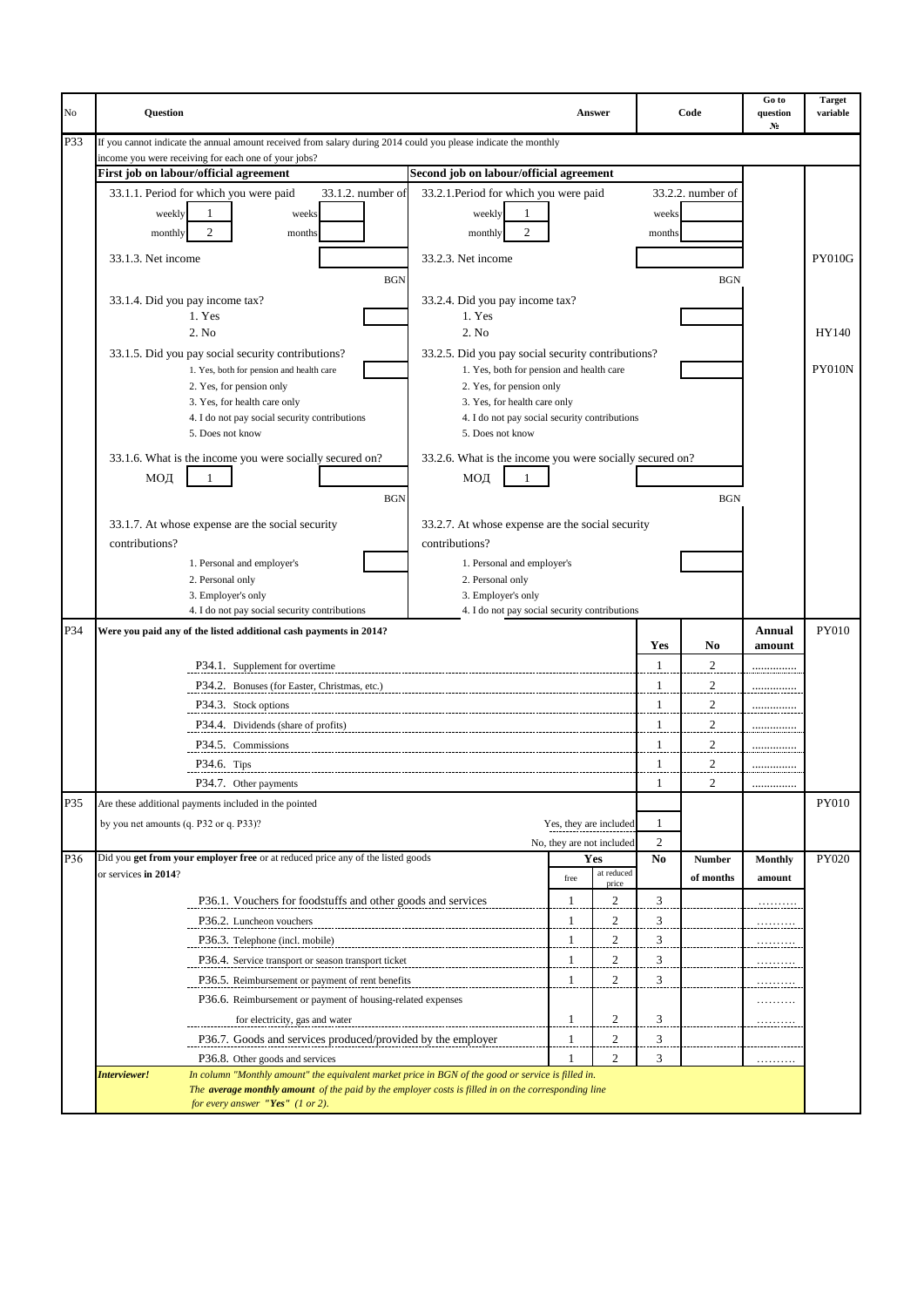| No  | Question                                                                                     |                                    |                                               | Answer           |                | Code | Go to<br>question<br>N <sub>2</sub> | <b>Target</b><br>variable |
|-----|----------------------------------------------------------------------------------------------|------------------------------------|-----------------------------------------------|------------------|----------------|------|-------------------------------------|---------------------------|
| P37 | Working as an employee in 2014 (regardless of the kind of contract you had), did you have at |                                    |                                               | Yes              | 1              |      |                                     | PY021                     |
|     | your disposal a car (including for your personal needs) provided by the company              |                                    |                                               | No               | $\mathbf{2}$   |      | >> q. P43                           |                           |
|     | or firm you was working for?                                                                 |                                    |                                               |                  |                |      |                                     |                           |
| P38 | Could you specify what kind of car you were using most of the time:                          |                                    |                                               | Brand            |                |      |                                     | PY021                     |
|     |                                                                                              |                                    |                                               | Model            |                |      |                                     |                           |
| P39 | How many months in total during 2014 did you use this (or other similar) car?                |                                    |                                               | Number of months |                |      |                                     | PY021                     |
| P40 | How many kilometers do you make on average per month?                                        |                                    |                                               | Km               | .              |      |                                     |                           |
| P41 | Did you have limit of expenditure on fuel?                                                   |                                    |                                               | Yes              | No             |      | Amount                              |                           |
|     | Please indicate the <b>average monthly limit</b> in BGN!                                     |                                    |                                               | $\mathbf{1}$     | $\mathfrak{2}$ |      |                                     |                           |
| P42 | Did your employer pay insurance and/or repairs of the car?                                   |                                    |                                               | Yes              | 1              |      |                                     |                           |
|     |                                                                                              |                                    |                                               | No               | $\overline{2}$ |      |                                     |                           |
| P43 | During 2014 did you receive income from:                                                     |                                    |                                               |                  |                |      |                                     |                           |
|     | P43.1. Civil contract, work for fee, etc.                                                    |                                    |                                               | Yes              | 1              |      |                                     |                           |
|     |                                                                                              |                                    |                                               | No               | $\overline{2}$ |      | $>>$ q.P43.2                        |                           |
|     | 43.1.1. Gross income                                                                         |                                    | 43.1.4. Net income                            |                  |                |      |                                     | PY010                     |
|     | annual amount                                                                                |                                    |                                               | annual amount    |                |      |                                     |                           |
|     | 43.1.2. Tax                                                                                  | 43.1.5. Net income is obtained by: |                                               |                  |                |      |                                     |                           |
|     |                                                                                              |                                    | 1. Paid taxes and social contributions        |                  |                |      |                                     |                           |
|     |                                                                                              |                                    |                                               |                  |                |      |                                     |                           |
|     | 43.1.3. Social contributions                                                                 |                                    | 2. Paid taxes<br>3. Paid social contributions |                  |                |      |                                     |                           |
|     |                                                                                              |                                    | 4. Does not know                              |                  |                |      |                                     |                           |
|     |                                                                                              |                                    | 5. Gross is equal to net                      |                  |                |      |                                     |                           |
|     | P43.2. Participation in management and supervisory bodies of companies/firms                 |                                    |                                               | Yes              | 1              |      |                                     |                           |
|     | (bord of Directors and others)                                                               |                                    |                                               | No               | $\mathfrak{2}$ |      | >> q.P43.3                          |                           |
|     | 43.2.1. Gross income                                                                         |                                    | 43.2.4. Net income                            |                  |                |      |                                     | <b>HY090</b>              |
|     | annual amount                                                                                |                                    |                                               |                  | annual amount  |      |                                     |                           |
|     | 43.2.2. Tax                                                                                  |                                    | 43.2.5. Net income is obtained by:            |                  |                |      |                                     |                           |
|     |                                                                                              |                                    | 1. Paid taxes and social contributions        |                  |                |      |                                     |                           |
|     | 43.2.3. Social contributions                                                                 |                                    |                                               |                  |                |      |                                     |                           |
|     |                                                                                              |                                    | 2. Paid taxes<br>3. Paid social contributions |                  |                |      |                                     |                           |
|     |                                                                                              |                                    | 4. Does not know                              |                  |                |      |                                     |                           |
|     |                                                                                              |                                    | 5. Gross is equal to net                      |                  |                |      |                                     |                           |
|     | P43.3. Work as an employee with no written contract                                          |                                    |                                               | Yes              | 1              |      |                                     |                           |
|     |                                                                                              |                                    |                                               | N <sub>o</sub>   | $\overline{2}$ |      | $>>$ q. P44                         |                           |
|     | 43.3.1. Net income                                                                           |                                    |                                               |                  |                |      |                                     | PY010                     |
|     | annual amount                                                                                |                                    |                                               |                  |                |      |                                     |                           |
|     | 43.3.2. Did you pay income tax?                                                              |                                    | 43.3.4. What is the income you were           |                  |                |      |                                     |                           |
|     | 1. Yes                                                                                       |                                    | socially secured on?                          |                  | $\rm BGN$      |      |                                     |                           |
|     | 2. No                                                                                        |                                    | МОД                                           |                  |                |      |                                     |                           |
|     | 43.3.3. Did you pay social security contributions?                                           |                                    |                                               |                  |                |      |                                     |                           |
|     | 1. Yes, both for pension and health care                                                     |                                    |                                               |                  |                |      |                                     |                           |
|     | 2. Yes, for pension only                                                                     |                                    |                                               |                  |                |      |                                     |                           |
|     | 3. Yes, for health care only                                                                 |                                    |                                               |                  |                |      |                                     |                           |
|     | 4. I do not pay social security contributions                                                |                                    |                                               |                  |                |      |                                     |                           |
|     | 5. Does not know                                                                             |                                    |                                               |                  |                |      |                                     |                           |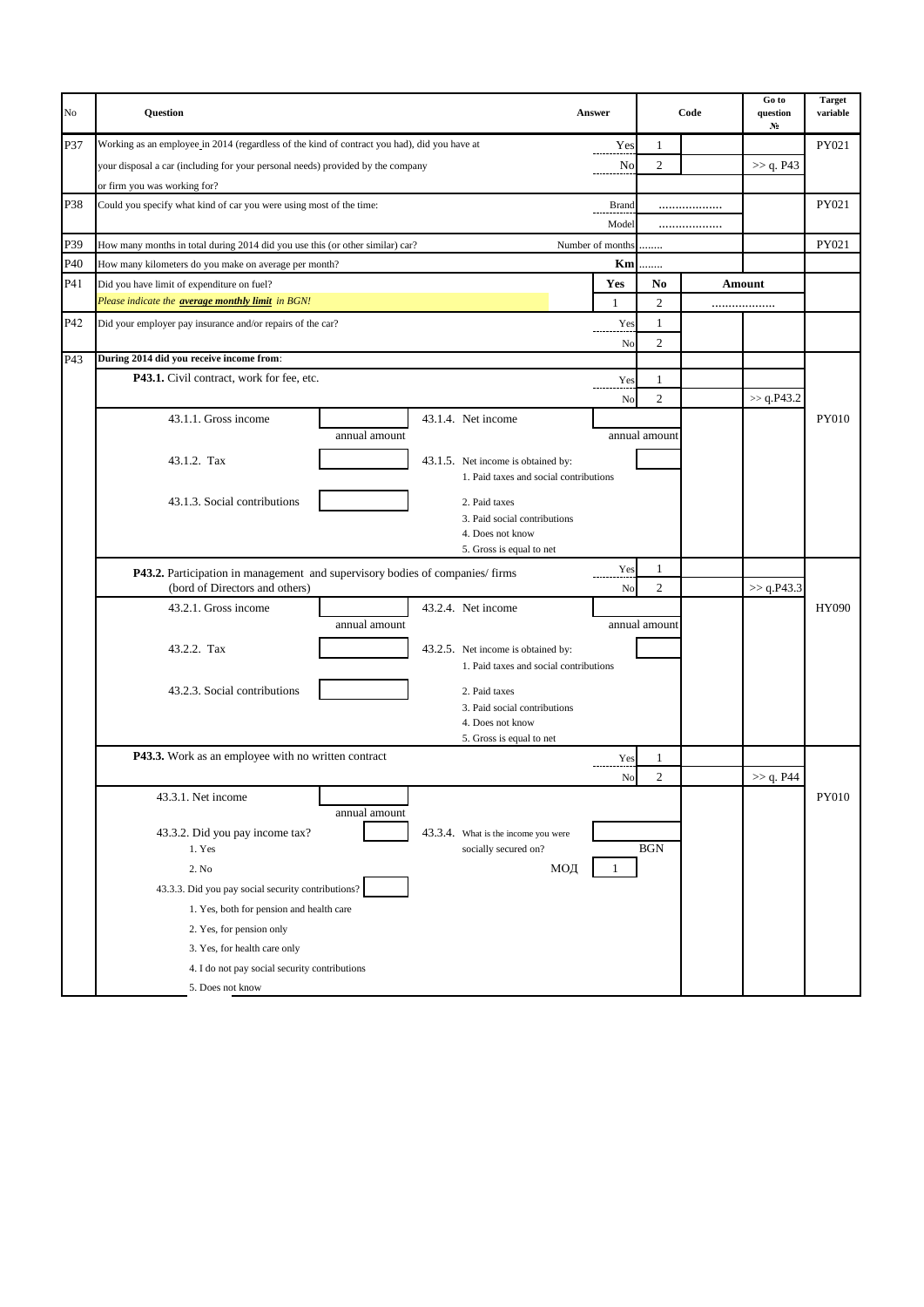| No  | <b>Ouestion</b>                                                                                                 | <b>Answer</b>                                 |                | Code                      | Go to<br>question<br>N <sub>2</sub> | <b>Target</b><br>variable |
|-----|-----------------------------------------------------------------------------------------------------------------|-----------------------------------------------|----------------|---------------------------|-------------------------------------|---------------------------|
|     | <b>INCOME FROM SELF-EMPLOYMENT IN 2014</b>                                                                      |                                               |                |                           |                                     |                           |
|     |                                                                                                                 |                                               |                |                           |                                     |                           |
| P44 | Did you receive income from self-employment in 2014?                                                            | Yes                                           | 1              |                           |                                     |                           |
|     | (owner/part-owner of a company, sole trader)                                                                    | No                                            | $\overline{c}$ |                           | >> q. P51                           |                           |
| P45 | How many months during 2014 did you work as self-employed?                                                      | Months                                        | .              |                           |                                     |                           |
| P46 | What is the annual amount of your personal income which is received from your company after                     |                                               |                |                           |                                     |                           |
|     | deducting expenditures on salaries, rents and other costs?                                                      |                                               |                |                           |                                     |                           |
|     |                                                                                                                 |                                               |                |                           |                                     |                           |
|     | (the part of incomes received for personal consumption)                                                         |                                               |                |                           |                                     | <b>PY050</b>              |
|     | P46.1 Please indicate what the amount is:                                                                       |                                               |                |                           |                                     |                           |
|     |                                                                                                                 | Gross                                         | 1              |                           |                                     |                           |
|     |                                                                                                                 | Net                                           | $\overline{2}$ |                           |                                     |                           |
| P47 | What tax did you pay and in what amount?                                                                        |                                               |                |                           |                                     |                           |
|     |                                                                                                                 |                                               |                |                           |                                     |                           |
|     |                                                                                                                 | tax on annual taxable income<br>does not know | 1              | <b>BGN</b>                |                                     | HY140                     |
| P48 | What individual social security contributions did you pay and in what amount?                                   |                                               |                |                           | annual amount                       |                           |
|     |                                                                                                                 | For health care only                          | 1              | <b>BGN</b>                |                                     | HY140                     |
|     |                                                                                                                 | $\sqrt{2}$                                    | <b>BGN</b>     |                           |                                     |                           |
|     |                                                                                                                 | For health care and pension<br>3              | <b>BGN</b>     |                           |                                     |                           |
|     |                                                                                                                 | Did not pay any social security contributions | $\overline{4}$ |                           |                                     |                           |
| P49 | In 2014 did you take money or products from your business to cover personal                                     |                                               |                |                           | annual amount                       |                           |
|     | or household needs?                                                                                             | Yes                                           | $\mathbf{1}$   | BGN                       |                                     | <b>PY050</b>              |
|     |                                                                                                                 | N <sub>0</sub>                                | $\overline{2}$ | $\boldsymbol{\mathrm{X}}$ | $\gg$ q. P51                        |                           |
| P50 | Is the amount referred to in question P49 included in the income indicated in question P46?                     |                                               |                |                           |                                     |                           |
|     |                                                                                                                 | Yes                                           | 1              |                           |                                     | <b>PY050</b>              |
|     |                                                                                                                 | No                                            | $\overline{2}$ |                           |                                     |                           |
| P51 | In 2014 did you receive any income from:<br>(In case of answer "Yes" please indicate the <b>annual amount</b> ) |                                               |                |                           |                                     |                           |
|     | P51.1. Liberal profession                                                                                       | Yes                                           | 1              |                           |                                     |                           |
|     |                                                                                                                 | No                                            | $\mathbf{2}$   |                           | $\gg$ q.P51.2                       |                           |
|     | 51.1.1. Gross income<br>51.1.5. Net income                                                                      |                                               |                |                           |                                     | PY050                     |
|     | annual amount                                                                                                   |                                               | annual amount  |                           |                                     |                           |
|     | 51.1.2. Tax                                                                                                     | 51.1.6. Net income is obtained by:            |                |                           |                                     |                           |
|     |                                                                                                                 | 1. Paid taxes and social contributions        |                |                           |                                     |                           |
|     | 51.1.3. Social contributions                                                                                    | 2. Paid taxes                                 |                |                           |                                     |                           |
|     |                                                                                                                 | 3. Paid social contributions                  |                |                           |                                     |                           |
|     | 51.1.4. Legally recognized<br>operating costs                                                                   | 4. Does not know<br>5. Gross is equal to net  |                |                           |                                     |                           |
|     | P51.2. Craftsman                                                                                                | Yes                                           | 1              |                           |                                     |                           |
|     |                                                                                                                 | No                                            | $\overline{c}$ |                           | >> q.P51.3                          |                           |
|     | 51.2.1. Gross income<br>51.2.5. Net income                                                                      |                                               |                |                           |                                     | <b>PY050</b>              |
|     | annual amount                                                                                                   |                                               | annual amount  |                           |                                     |                           |
|     | 51.2.2. Tax                                                                                                     | 51.2.6. Net income is obtained by:            |                |                           |                                     |                           |
|     |                                                                                                                 | 1. Paid taxes and social contributions        |                |                           |                                     |                           |
|     | 51.2.3. Social contributions                                                                                    | 2. Paid taxes                                 |                |                           |                                     |                           |
|     |                                                                                                                 | 3. Paid social contributions                  |                |                           |                                     |                           |
|     | 51.2.4. Legally recognized<br>operating costs                                                                   | 4. Does not know                              |                |                           |                                     |                           |
|     |                                                                                                                 | 5. Gross is equal to net                      |                |                           |                                     |                           |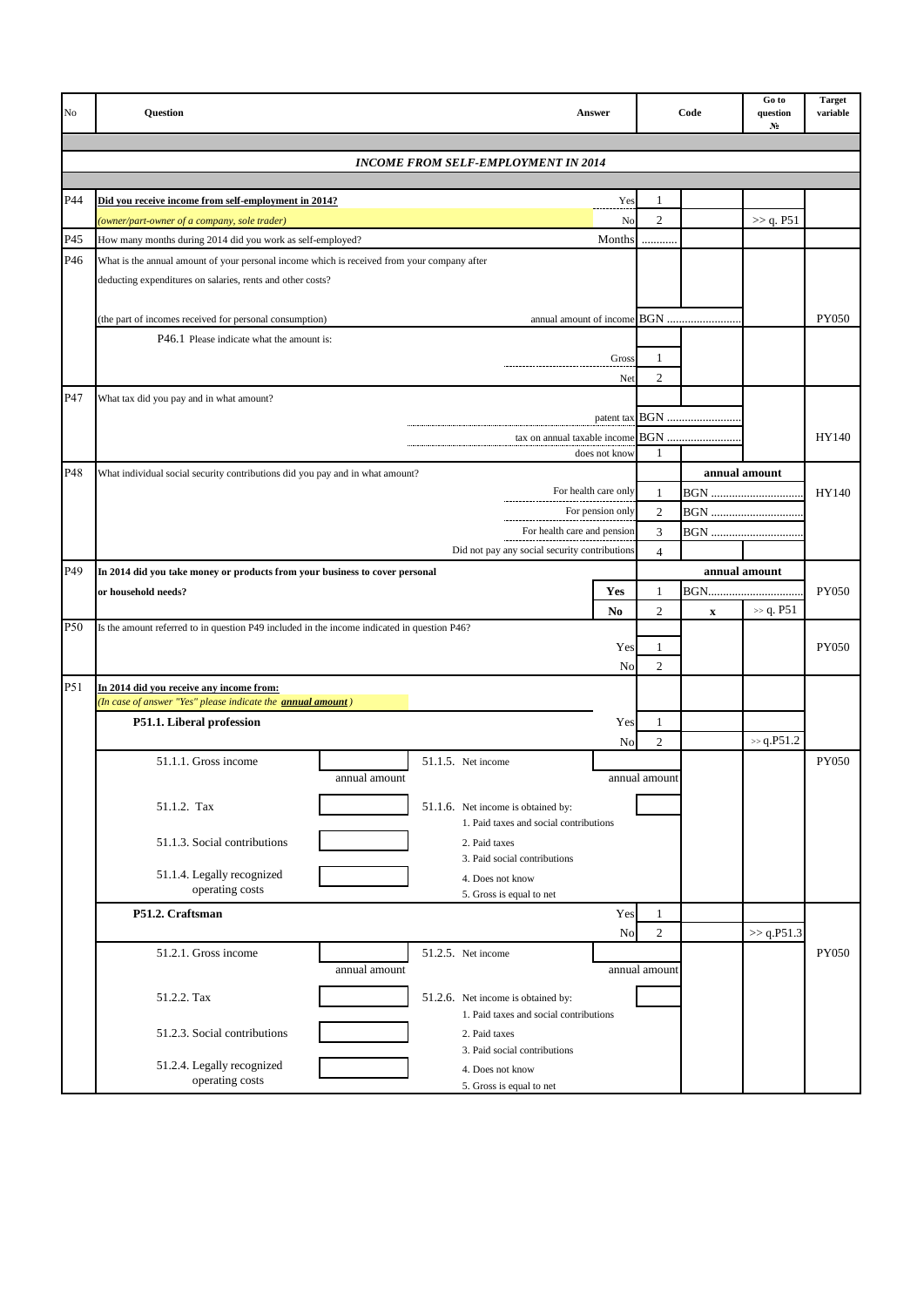| No               | Question                                                                                  |                                                                                         | <b>Answer</b>  |                  | Code | Go to<br>question<br>N <sub>2</sub> | <b>Target</b><br>variable |
|------------------|-------------------------------------------------------------------------------------------|-----------------------------------------------------------------------------------------|----------------|------------------|------|-------------------------------------|---------------------------|
| <b>P51</b>       | P51.3. Sale of own inventions, works of science and art; royalties                        |                                                                                         | Yes            | 1                |      |                                     |                           |
|                  |                                                                                           |                                                                                         | No             | 2                |      | >> q.P51.4                          |                           |
|                  | 51.3.1. Gross income                                                                      | 51.3.5. Net income<br>annual amount                                                     |                | annual amount    |      |                                     | PY050                     |
|                  | 51.3.2. Tax                                                                               | 51.3.6. Net income is obtained by:<br>1. Paid taxes and social contributions            |                |                  |      |                                     |                           |
|                  | 51.3.3. Social contributions                                                              | 2. Paid taxes<br>3. Paid social contributions                                           |                |                  |      |                                     |                           |
|                  | 51.3.4. Legally recognized<br>operating costs                                             | 4. Does not know<br>5. Gross is equal to net                                            |                |                  |      |                                     |                           |
|                  | P51.4. Remunerations for the performance of artists - performers                          |                                                                                         | Yes            | 1                |      |                                     |                           |
|                  |                                                                                           |                                                                                         | No             | $\overline{c}$   |      | >> q.P52                            |                           |
|                  | 51.4.1. Gross income                                                                      | 51.4.5. Net income<br>annual amount                                                     |                | annual amount    |      |                                     | <b>PY050</b>              |
|                  | 51.4.2. Tax                                                                               | 51.4.6. Net income is obtained by:                                                      |                |                  |      |                                     |                           |
|                  | 51.4.3. Social contributions                                                              | 1. Paid taxes and social contributions<br>2. Paid taxes<br>3. Paid social contributions |                |                  |      |                                     |                           |
|                  | 51.4.4. Legally recognized<br>operating costs                                             | 4. Does not know                                                                        |                |                  |      |                                     |                           |
| P <sub>52</sub>  | During 2014 did you receive any income and how much was it from selling agricultural/farm | 5. Gross is equal to net                                                                |                |                  |      |                                     |                           |
|                  | products as:                                                                              |                                                                                         |                |                  |      |                                     |                           |
|                  | (In case answer "Yes" please indicate <b>annual amount</b> !)                             |                                                                                         |                |                  |      |                                     |                           |
|                  | P52.1. Farmer                                                                             |                                                                                         | Yes<br>No      | 1<br>2           |      | $>>$ q.P52.2                        |                           |
|                  | 52.1.1. Gross income                                                                      | 52.1.5. Net income<br>annual amount                                                     |                | annual amount    |      |                                     | <b>PY050</b>              |
|                  | 52.1.2. Tax                                                                               | 52.1.6. Net income is obtained by:<br>1. Paid taxes and social contributions            |                |                  |      |                                     |                           |
|                  | 52.1.3. Social contributions                                                              | 2. Paid taxes<br>3. Paid social contributions                                           |                |                  |      |                                     |                           |
|                  | 52.1.4. Legally recognized<br>operating costs                                             | 4. Does not know<br>5. Gross is equal to net                                            |                |                  |      |                                     |                           |
| P <sub>52a</sub> | Interviewer! Please specify whether the amounts indicated in q. P52.1                     |                                                                                         | Yes            | $\boldsymbol{l}$ |      |                                     |                           |
|                  | are stated in the household questionnaire.                                                |                                                                                         | N <sub>O</sub> | $\overline{c}$   |      |                                     |                           |
|                  | P52.2. Tobacco-grower                                                                     |                                                                                         | Yes            | 1                |      |                                     |                           |
|                  |                                                                                           |                                                                                         | No             | 2                |      | $>>$ q.P52a                         |                           |
|                  | 52.2.1. Gross income                                                                      | 52.2.5. Net income<br>annual amount                                                     |                | annual amount    |      |                                     | PY050                     |
|                  | 52.2.2. Tax                                                                               | 52.2.6. Net income is obtained by:<br>1. Paid taxes and social contributions            |                |                  |      |                                     |                           |
|                  | 52.2.3. Social contributions                                                              | 2. Paid taxes<br>3. Paid social contributions                                           |                |                  |      |                                     |                           |
|                  | 52.2.4. Legally recognized                                                                | 4. Does not know                                                                        |                |                  |      |                                     |                           |
|                  | operating costs                                                                           | 5. Gross is equal to net                                                                |                |                  |      |                                     |                           |
| P526             | Interviewer! Please specify whether the amounts indicated in q. P52.2                     |                                                                                         | Yes            | $\boldsymbol{l}$ |      |                                     |                           |
|                  | are stated in the household questionnaire.                                                |                                                                                         | N <sub>O</sub> | $\overline{2}$   |      |                                     |                           |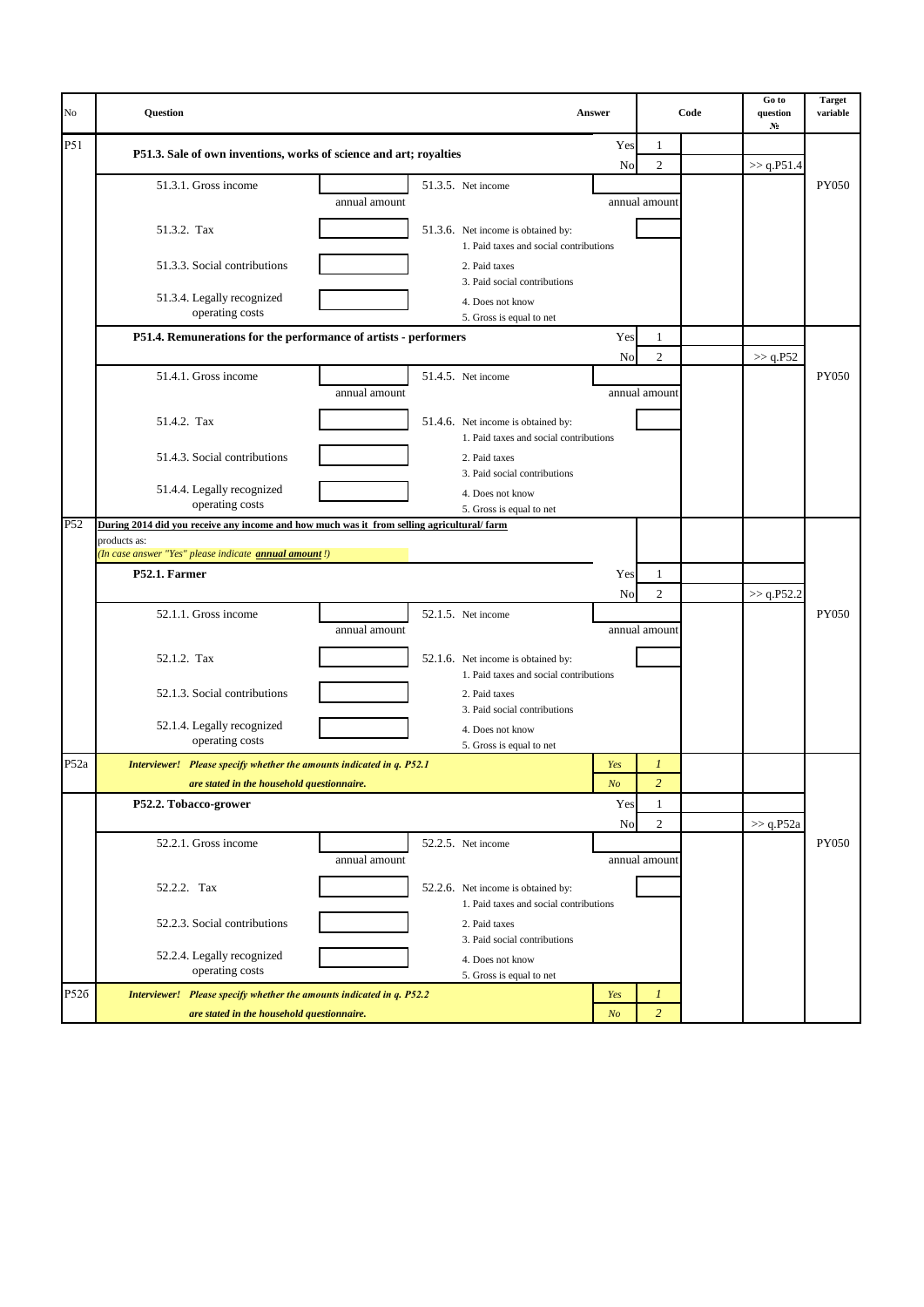| No  | <b>Question</b>                    | <b>Answer</b>                                                                                                       |               |                           |                                       |                               |                     | Code | Go to<br>question<br>N. | <b>Target</b><br>variable |
|-----|------------------------------------|---------------------------------------------------------------------------------------------------------------------|---------------|---------------------------|---------------------------------------|-------------------------------|---------------------|------|-------------------------|---------------------------|
|     |                                    |                                                                                                                     |               |                           |                                       |                               |                     |      |                         |                           |
|     |                                    | <b>INCOME FROM PENSIONS, BENEFITS AND OTHER</b>                                                                     |               |                           |                                       |                               |                     |      |                         |                           |
| P53 |                                    | In 2014 which of the listed below PENSIONS and PENSION SUPPLEMENTS                                                  |               |                           |                                       |                               |                     |      |                         |                           |
|     |                                    | did you receive, what was their amount and for how many months                                                      |               |                           |                                       |                               |                     |      |                         |                           |
|     | were you receiving them?           |                                                                                                                     |               |                           | <b>Average monthly</b>                |                               | Number              |      |                         |                           |
|     |                                    | <b>Pensions:</b>                                                                                                    | Yes           | N <sub>0</sub>            | amount (BGN)                          |                               | of months           |      |                         |                           |
|     |                                    | P53.1. Old-age pension                                                                                              | $\mathbf{1}$  | $\overline{2}$            |                                       |                               |                     |      |                         | <b>PY100</b>              |
|     |                                    | - social old-age pension;                                                                                           | $\mathbf{1}$  | $\mathfrak{2}$            |                                       |                               |                     |      |                         |                           |
|     |                                    | P53.2. Disability pension                                                                                           | $\mathbf{1}$  | $\mathfrak{2}$            |                                       |                               |                     |      |                         | PY130                     |
|     |                                    | - social disability pension;                                                                                        | 1             | $\mathfrak{2}$            |                                       |                               |                     |      |                         |                           |
|     |                                    | P53.3. Survivors' pension                                                                                           | 1             | $\overline{2}$            |                                       |                               |                     |      |                         | <b>PY110</b>              |
|     |                                    | P53.4. Pension from individual private plans                                                                        | 1             | $\overline{c}$            |                                       |                               |                     |      |                         | <b>PY080</b>              |
|     |                                    | P53.5. Pension from abroad                                                                                          | $\mathbf{1}$  | $\overline{c}$            |                                       |                               |                     |      |                         |                           |
|     |                                    | P53.6. Other pension                                                                                                | 1             | 2                         |                                       |                               |                     |      |                         |                           |
|     |                                    | <b>Pension supplements:</b>                                                                                         | 1             |                           |                                       |                               |                     |      |                         |                           |
|     |                                    | P53.7. Care allowance for assistance of dependents                                                                  | $\mathbf{1}$  | 2<br>$\overline{c}$       |                                       |                               |                     |      |                         |                           |
|     |                                    | P53.8. Supplement to the pension in case of deceased spouse                                                         | 1             | $\overline{c}$            |                                       |                               |                     |      |                         |                           |
|     |                                    | P53.9. Other allowances                                                                                             |               |                           |                                       |                               |                     |      |                         |                           |
|     |                                    | P53.10. Are these supplements included in the main pension?                                                         |               |                           |                                       | yes<br>$\mathbf{n}\mathbf{o}$ | 1<br>$\overline{2}$ |      |                         |                           |
| P54 |                                    | In 2014 which of the listed below BENEFITS and ALLOWANCES                                                           |               |                           |                                       |                               |                     |      |                         |                           |
|     |                                    | did you receive, what was their amount and for how many months                                                      |               |                           |                                       |                               |                     |      |                         |                           |
|     | were you receiving them?           |                                                                                                                     |               |                           | <b>Average monthly</b>                |                               | Number              |      |                         |                           |
|     |                                    | <b>Benefits/allowances</b>                                                                                          | Yes           | No                        | amount (BGN)                          |                               | of months           |      |                         |                           |
|     |                                    | P54.1. Cash benefits related to temporary incapacity to work                                                        | $\mathbf{1}$  | 2                         |                                       |                               |                     |      |                         | PY120                     |
|     |                                    | P54.2. Cash allowance for disability when there are no<br>reasons to receive old-age pension                        | 1             | $\overline{c}$            |                                       |                               |                     |      |                         | <b>PY120</b>              |
|     |                                    | P54.3. Unemployment benefits                                                                                        | $\mathbf{1}$  | $\mathfrak{2}$            |                                       |                               |                     |      |                         | <b>PY090</b>              |
|     |                                    |                                                                                                                     | $\mathbf{1}$  | $\sqrt{2}$                |                                       |                               |                     |      |                         | PY090                     |
|     |                                    | P54.4. Allowance for dismissal/ retirement                                                                          | 1             | $\mathfrak{2}$            |                                       |                               |                     |      |                         | HY050                     |
|     |                                    | P54.5. Cash benefits for pregnancy and childbirth                                                                   |               | $\overline{2}$            |                                       |                               |                     |      |                         |                           |
|     |                                    | P54.6. Benefits for bringing up a child younger than 2                                                              | $\mathbf{1}$  |                           | 340                                   |                               |                     |      |                         | HY050                     |
|     |                                    | P54.7. Scholarship/European scholarship<br>P54.8. Other education allowances                                        | 1             | 2                         |                                       |                               |                     |      |                         | PY140                     |
|     |                                    |                                                                                                                     |               | 2                         |                                       |                               |                     |      |                         | PY140                     |
|     | Interviewer!                       | In the answers of questions P54.5 and P54.6 the benefits for children received by<br>insured mothers are filled in. |               |                           |                                       |                               |                     |      |                         |                           |
|     |                                    | Did you receive MONTHLY SOCIAL INTEGRATION ALLOWANCES                                                               |               |                           |                                       |                               |                     |      |                         |                           |
| P55 |                                    | during 2014, what was their amount and for which period did you receive them?                                       |               |                           |                                       | Yes                           | 1                   |      |                         |                           |
|     |                                    |                                                                                                                     |               |                           |                                       | No                            | $\overline{c}$      |      |                         |                           |
|     |                                    |                                                                                                                     |               |                           | Monthly amount (BGN)                  |                               |                     |      |                         | PY130                     |
|     | Interviewer!!                      | Monthly social integration allowances include:                                                                      |               |                           | Number of months                      |                               |                     |      |                         |                           |
|     |                                    | 1. Allowance for transport                                                                                          |               | 6. Education and training |                                       |                               |                     |      |                         |                           |
|     |                                    | 2. Telephone                                                                                                        |               |                           | 7. Paying rent for municipal dwelling |                               |                     |      |                         |                           |
|     |                                    | 3. Balneotherapy and rehabilitation                                                                                 | dwelling      |                           |                                       |                               |                     |      |                         |                           |
|     |                                    | 4. Allowance for dietary nutrition and medial products                                                              |               |                           | 8. Allowance for use of information   |                               |                     |      |                         |                           |
|     |                                    | 5. Sticker (vignette) from 1 January to 31 December                                                                 | services      |                           |                                       |                               |                     |      |                         |                           |
|     |                                    |                                                                                                                     |               |                           |                                       |                               |                     |      |                         |                           |
|     |                                    | INCOME FROM PROPERTY, BUSINESS INVESTMENTS, SHARES, INTEREST AND OTHER                                              |               |                           |                                       |                               |                     |      |                         |                           |
|     |                                    |                                                                                                                     |               |                           |                                       |                               |                     |      |                         |                           |
| P56 |                                    | Did you receive any income from renting estate or other property                                                    |               |                           |                                       | Yes                           | 1                   |      |                         | HY040                     |
|     |                                    | (incl. non-agricultural land) in 2014?                                                                              |               |                           |                                       | No                            | $\overline{2}$      |      | >> q. P58               |                           |
| P57 | estate and other property in 2014? | What is the <b>annual amount</b> of the income that you received from <b>renting</b>                                |               |                           |                                       |                               |                     |      |                         |                           |
|     |                                    | P57.1. Annual amount of income                                                                                      |               |                           |                                       | <b>BGN</b>                    |                     |      |                         | HY040                     |
|     |                                    | P57.2. That income is:                                                                                              |               |                           |                                       |                               | 1                   |      |                         |                           |
|     |                                    |                                                                                                                     |               |                           |                                       | Gross                         | $\overline{c}$      |      |                         |                           |
|     |                                    |                                                                                                                     |               |                           |                                       | Net                           |                     |      |                         |                           |
|     |                                    | P57.3. Annual amount of tax                                                                                         |               |                           |                                       | <b>BGN</b>                    |                     |      |                         | HY140                     |
|     |                                    |                                                                                                                     | Does not know | 1                         |                                       |                               |                     |      |                         |                           |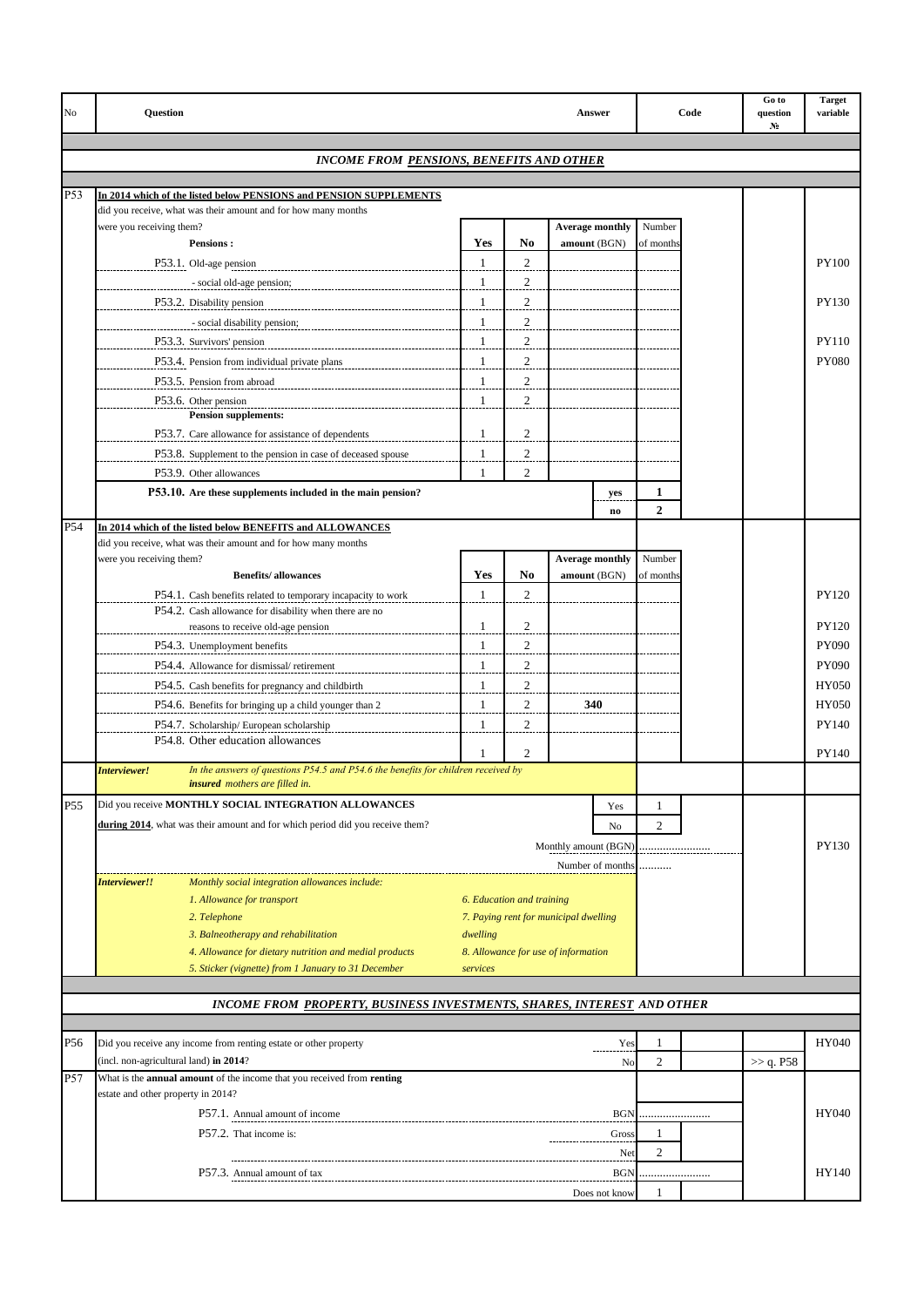| No  | Question                                                                                                                           | <b>Answer</b>               |                  | Code | Go to<br>question<br>N <sub>2</sub> | <b>Target</b><br>variable |
|-----|------------------------------------------------------------------------------------------------------------------------------------|-----------------------------|------------------|------|-------------------------------------|---------------------------|
| P58 | Did you receive income from selling real estate or other                                                                           | Yes                         | 1                |      |                                     |                           |
|     | property in 2014?                                                                                                                  | No                          | $\mathfrak{2}$   |      | >>q. P60                            |                           |
| P59 | What is the <b>annual amount</b> of the income that you received from selling                                                      |                             |                  |      |                                     |                           |
|     | real estate and other property in 2013?                                                                                            |                             |                  |      |                                     |                           |
|     | P59.1. Annual amount of income                                                                                                     | <b>BGN</b>                  |                  |      |                                     | <b>HY090</b>              |
|     | P59.2. That income is:                                                                                                             | Gross                       | 1                |      |                                     |                           |
|     |                                                                                                                                    | Net                         | $\mathfrak{2}$   |      |                                     |                           |
|     |                                                                                                                                    | <b>BGN</b>                  |                  |      |                                     | HY140                     |
|     |                                                                                                                                    | Does not know               | 1                |      |                                     |                           |
| P60 | Did you receive income from interest, shares, stocks,                                                                              | Yes                         | 1                |      |                                     |                           |
| P61 | business investments, etc. in 2014?<br>What is the <b>annual amount</b> of income that you received from interest, shares, stocks, | No                          | 2                |      | >>q. P62                            |                           |
|     | business investments, etc.?                                                                                                        |                             |                  |      |                                     |                           |
|     |                                                                                                                                    | <b>BGN</b>                  |                  |      |                                     | <b>HY090</b>              |
|     | P61.2. That income is:                                                                                                             | Gross                       | 1                |      |                                     |                           |
|     |                                                                                                                                    | Net                         | 2                |      |                                     |                           |
|     | P61.3. Annual amount of tax                                                                                                        | <b>BGN</b>                  |                  |      |                                     | HY140                     |
|     |                                                                                                                                    | Does not know               | 1                |      |                                     |                           |
| P62 | Did you pay social insurance contributions to private pension plans during 2014?                                                   | Yes                         | 1                |      |                                     |                           |
|     |                                                                                                                                    | No                          | 2                |      | >> q. P64                           |                           |
| P63 | What is the total amount of the social pension insurance contributions you paid for 2014?                                          | <b>BGN</b>                  |                  |      |                                     | PY035                     |
| P64 | Have you made donations in favour of other persons, hospitals, funds,                                                              |                             |                  |      |                                     |                           |
|     | cultural institutes, municipalities etc., for which                                                                                | Yes                         | 1                |      |                                     |                           |
|     | you receive tax relief?                                                                                                            | No                          | 2                |      | $>>$ q. P66                         |                           |
| P65 | What is the <b>total amount</b> you gave for donations?                                                                            | <b>BGN</b>                  |                  |      |                                     |                           |
|     |                                                                                                                                    |                             |                  |      |                                     |                           |
|     | <b>HEALTH STATUS</b>                                                                                                               |                             |                  |      |                                     |                           |
|     |                                                                                                                                    |                             |                  |      |                                     |                           |
| P66 | How is your health in general?                                                                                                     | Very good                   | 1                |      |                                     | <b>PH010</b>              |
|     |                                                                                                                                    | Good                        | 2                |      |                                     |                           |
|     |                                                                                                                                    | Fair                        | 3                |      |                                     |                           |
|     |                                                                                                                                    | Bad                         | 4                |      |                                     |                           |
|     |                                                                                                                                    | Very bad                    | 5                |      |                                     |                           |
| P67 | Do you have any chronic illness or health problem which is expected                                                                | Yes                         | 1                |      |                                     | PH020                     |
|     | to last for 6 months or more?                                                                                                      | No                          | $\overline{c}$   |      |                                     |                           |
| P68 | Were you limited in daily activities people usually do,                                                                            |                             |                  |      |                                     | PH030                     |
|     | because of a health problem for at least the last 6 months?                                                                        |                             |                  |      |                                     |                           |
|     | Would you say:                                                                                                                     | Yes, severely limited       | 1                |      |                                     |                           |
|     |                                                                                                                                    | Yes, limited                | $\boldsymbol{2}$ |      |                                     |                           |
|     |                                                                                                                                    | No, not limited             | 3                |      |                                     |                           |
| P69 | Do you have group of disability, assigned by a medical commission?                                                                 | Yes                         | $\mathbf{1}$     |      |                                     |                           |
|     |                                                                                                                                    | No                          | 2                |      | >> q. P71                           |                           |
| P70 | What is the % of the assigned disability?                                                                                          | up to 50%                   | $\mathbf{1}$     |      |                                     |                           |
|     |                                                                                                                                    | $50 - 70%$                  | 2                |      |                                     |                           |
|     |                                                                                                                                    | 71 - 90%                    | 3                |      |                                     |                           |
|     |                                                                                                                                    | Over 90 % without companion | $\overline{4}$   |      |                                     |                           |
|     |                                                                                                                                    | Over 90 % with companion    | 5                |      |                                     |                           |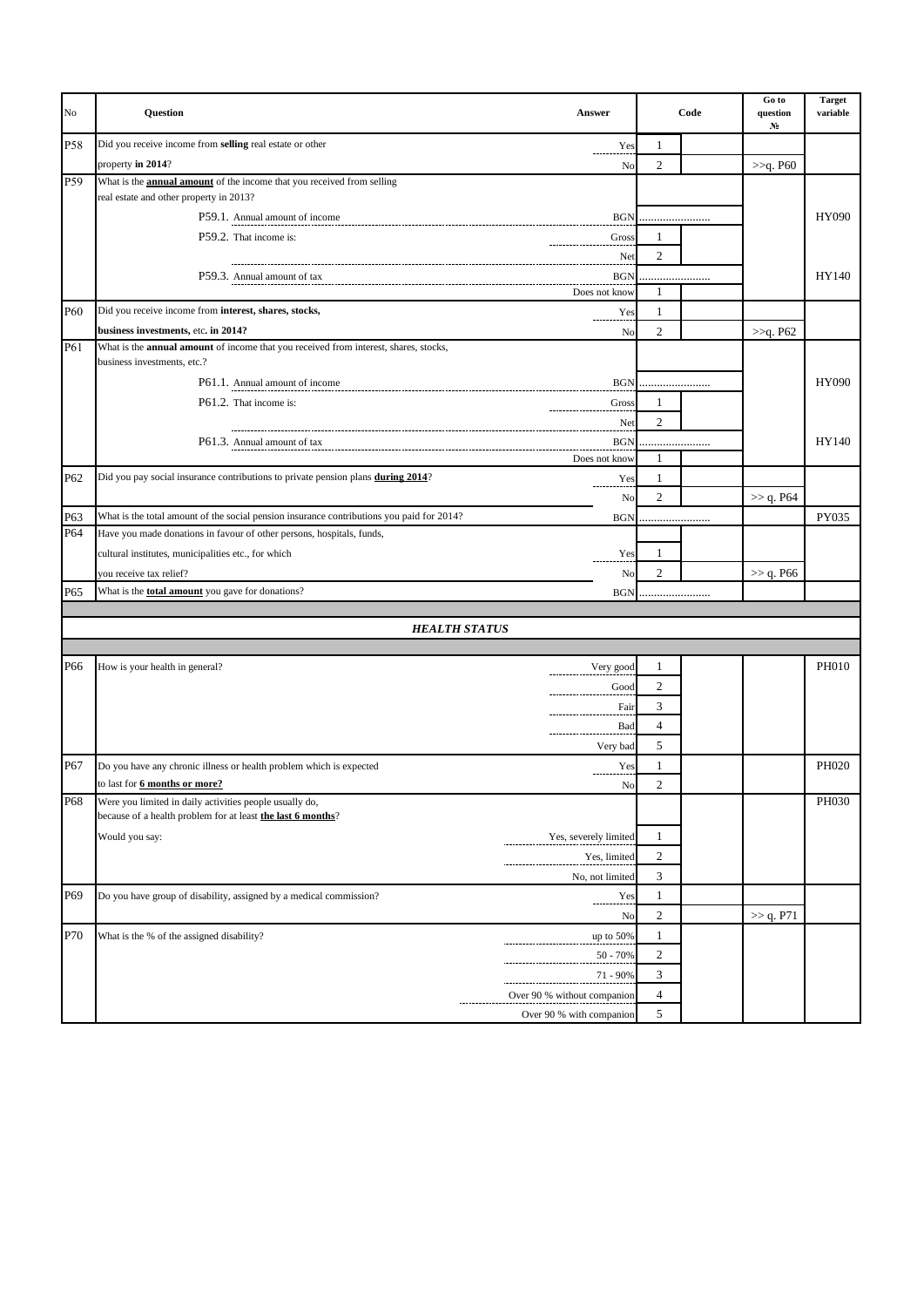| No  | <b>Question</b><br><b>Answer</b>                                                                                                  | Code           |  | Go to<br>question<br>N <sub>2</sub> | <b>Target</b><br>variable |
|-----|-----------------------------------------------------------------------------------------------------------------------------------|----------------|--|-------------------------------------|---------------------------|
| P71 | Was there any time during the past 12 months when you really needed medical examination or treatment                              |                |  |                                     | PH040                     |
|     | (exluding dental) for yourself?                                                                                                   |                |  |                                     |                           |
|     | Yes (I really needed at least at one occasion medical examination or treatment)                                                   | 1              |  | $\gg$ q. P71A                       |                           |
|     | No (I did not need any medical examination or treatment)                                                                          | $\overline{c}$ |  | >> q. P73                           |                           |
|     | P71A Did you have a medical examination or treatment each time you really needed?                                                 |                |  |                                     |                           |
|     | Yes (I had a medical examination or treatment each time I needed)                                                                 | 1              |  | $>>$ q.P73                          |                           |
|     | No (there was at least one occasion when I did not have a medical examination or treatment)                                       | $\overline{2}$ |  | >> q.P72                            |                           |
| P72 | What was the <b>main</b> reason for not having a medical examination or treatment                                                 |                |  |                                     | PH050                     |
|     |                                                                                                                                   |                |  |                                     |                           |
|     | Could not afford/too expensive/not covered by health insurance                                                                    | 1              |  |                                     |                           |
|     | Waiting list/don't have the referral letter                                                                                       | $\overline{c}$ |  |                                     |                           |
|     | Could not take time because of work, care for children or for others                                                              | 3              |  |                                     |                           |
|     | Too far to travel/ no means of transportation                                                                                     | $\overline{4}$ |  |                                     |                           |
|     | Fear of doctors/hospitals/examination/treatment                                                                                   | 5              |  |                                     |                           |
|     | Wanted to wait and see if problem got better on its own                                                                           | 6              |  |                                     |                           |
|     | Didn't know any good specialist                                                                                                   | $\overline{7}$ |  |                                     |                           |
| P73 | Other reason<br>Was there any time during the past 12 months when you really needed dental examination or treatment for yourself? | 8              |  |                                     | PH060                     |
|     |                                                                                                                                   |                |  |                                     |                           |
|     | Yes (I really needed at least at one occasion dental examination or treatment)                                                    | 1              |  | >> q.P73A                           |                           |
|     | No (I did not need any dental examination or treatment)                                                                           | $\overline{2}$ |  | $>> q.$ PD1                         |                           |
|     | P73A Did you have a dental examination or treatment each time you really needed?                                                  |                |  |                                     |                           |
|     | Yes (I had a dental examination or treatment each time I needed)                                                                  | 1              |  | $>>$ q.PD1                          |                           |
|     | No (there was at least one occasion when I did not have a dental examination or treatment)                                        | $\overline{2}$ |  | >> q.P74                            |                           |
| P74 | What was the main reason for not consulting a dentist?                                                                            |                |  |                                     | <b>PH070</b>              |
|     |                                                                                                                                   |                |  |                                     |                           |
|     | Could not afford/too expensive/not covered by health insurance                                                                    | 1              |  |                                     |                           |
|     | Waiting list                                                                                                                      | $\mathfrak{2}$ |  |                                     |                           |
|     | Could not take time because of work, care for children or for others                                                              | 3              |  |                                     |                           |
|     | Too far to travel/ no means of transportation                                                                                     | $\overline{4}$ |  |                                     |                           |
|     | Fear of doctors/hospitals/examination/treatment                                                                                   | 5              |  |                                     |                           |
|     |                                                                                                                                   | 6              |  |                                     |                           |
|     | Wanted to wait and see if problem got better on its own                                                                           |                |  |                                     |                           |
|     | Didn't know any good specialist                                                                                                   | $\tau$         |  |                                     |                           |
|     | Other reason                                                                                                                      | 8              |  |                                     |                           |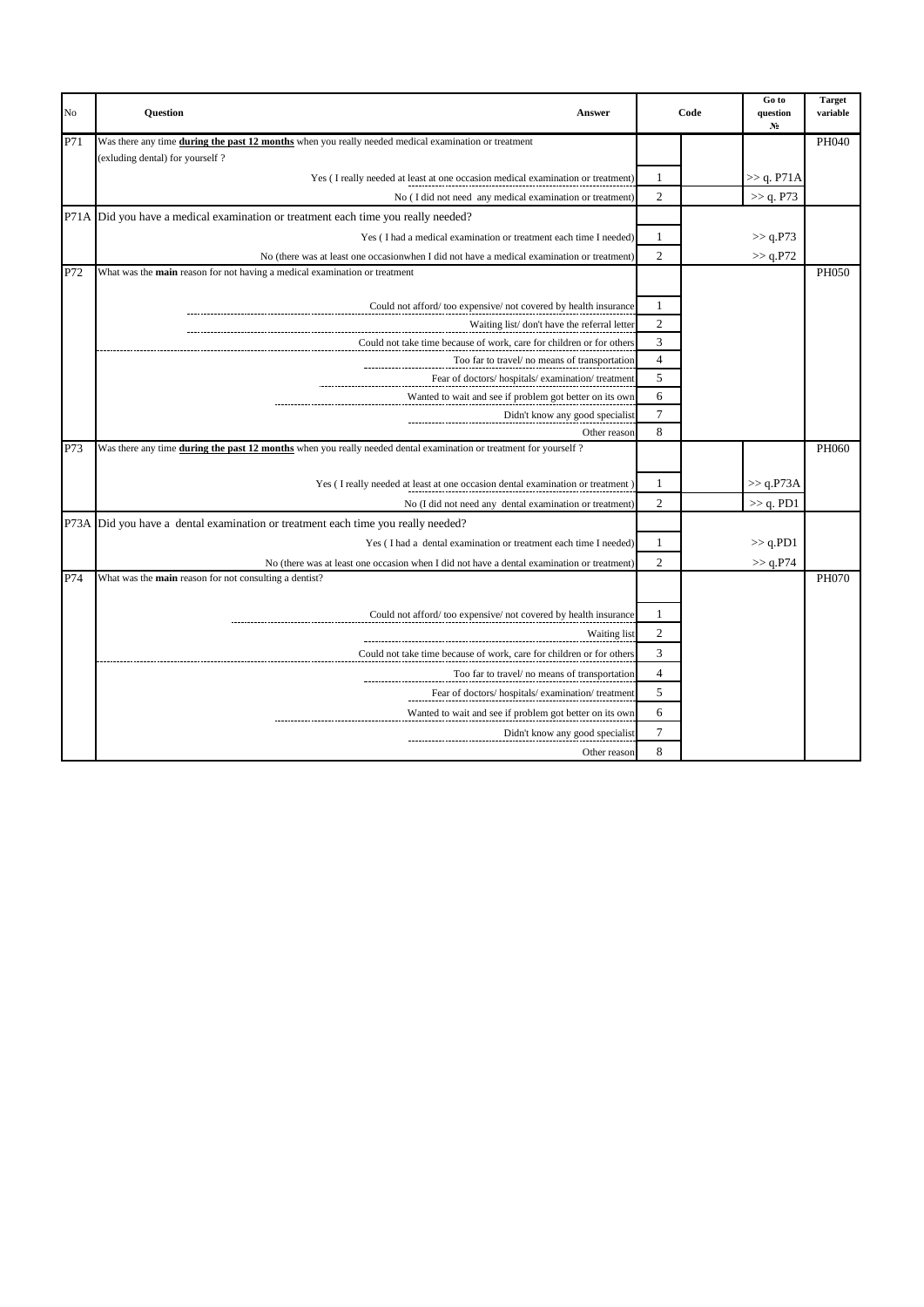|                 | 2015 Module on Social and cultural participation and Material deprivation                                                   |       |                                        |                                                       |                                        |                                                              |                                            |                                        |                |       |              |
|-----------------|-----------------------------------------------------------------------------------------------------------------------------|-------|----------------------------------------|-------------------------------------------------------|----------------------------------------|--------------------------------------------------------------|--------------------------------------------|----------------------------------------|----------------|-------|--------------|
|                 |                                                                                                                             |       |                                        |                                                       |                                        |                                                              |                                            |                                        |                |       |              |
|                 | 1. Participation in cultural or sport event                                                                                 |       |                                        |                                                       |                                        |                                                              |                                            |                                        |                |       |              |
|                 | During the last 12 months did you attend::<br>Select the most important reason                                              |       |                                        |                                                       |                                        |                                                              |                                            |                                        |                |       |              |
|                 |                                                                                                                             |       | At most 3 than 3<br>times              | More<br>times                                         | No -<br>cannot<br>afford it            | No - lack<br>of<br>interest                                  | No - no<br>nearby                          | No -<br>other<br>reason                |                |       |              |
| PS1             | cinema                                                                                                                      |       | $\mathbf{1}$                           | $\overline{2}$                                        | 3                                      | 4                                                            | 5                                          | 6                                      |                |       | PS010        |
| PS <sub>2</sub> | live performances (theatre, operas, ballet,<br>concerts)                                                                    |       | $\mathbf{1}$                           | 2                                                     | 3                                      | 4                                                            | 5                                          | 6                                      |                |       | <b>PS020</b> |
| PS3             | cultural sites(galleries, museums, monuments,<br>archeological sites)                                                       |       | 1                                      | 2                                                     | 3                                      | 4                                                            | 5                                          | 6                                      |                |       | PS030        |
| PS4             | live sport events                                                                                                           |       | 1                                      | $\overline{\phantom{a}}$                              | 3                                      | 4                                                            | 5                                          | 6                                      |                |       | PS040        |
| PS4.1           | Did you practice any activity (hobby) related to photography, singing,<br>dancing, painting, crafts, writing stories, etc.? |       |                                        |                                                       |                                        |                                                              |                                            | Daily                                  | $\mathbf{1}$   | PS041 |              |
|                 |                                                                                                                             |       |                                        |                                                       |                                        |                                                              | Every week (not every day)                 |                                        | $\overline{2}$ |       |              |
|                 |                                                                                                                             |       |                                        |                                                       | Several times a month (not every week) |                                                              |                                            |                                        | 3              |       |              |
|                 | Once a month<br>At least once a year (less than once a month)                                                               |       |                                        |                                                       |                                        |                                                              |                                            | 4                                      |                |       |              |
|                 |                                                                                                                             |       |                                        |                                                       |                                        |                                                              |                                            | 5                                      |                |       |              |
|                 |                                                                                                                             |       |                                        |                                                       |                                        |                                                              | I don't practice any activity              |                                        | 6              |       |              |
|                 | 2. Integration with relatives, friends anf neighbours                                                                       |       |                                        |                                                       |                                        |                                                              |                                            |                                        |                |       |              |
|                 | During the last 12 months:                                                                                                  |       |                                        |                                                       |                                        |                                                              |                                            |                                        |                |       |              |
|                 |                                                                                                                             | Daily | Every<br>week<br>(not<br>every<br>day) | Several<br>times a<br>month<br>(not<br>every<br>week) | Once a<br>month                        | At least<br>once a<br>vear (less<br>than<br>once a<br>month) | Not meet<br>with<br>relatives<br>/ friends | Don't<br>have<br>relatives/<br>friends |                |       |              |
| PS5             | How often have you been meeting with your<br>relatives?                                                                     | 1     | 2                                      | 3                                                     | 4                                      | 5                                                            | 6                                          | 7                                      |                |       | <b>PS050</b> |
| PS6             | How often did you have contacts with your<br>relatives?                                                                     | 1     | 2                                      | 3                                                     | 4                                      | 5                                                            | 6                                          | 7                                      |                |       | PS060        |
| PS7             | How often have you been meeting with your<br>friends?                                                                       | 1     | 2                                      | 3                                                     | 4                                      | 5                                                            | 6                                          | 7 <sup>1</sup>                         |                |       | <b>PS070</b> |
| PS8             | How often did you have contacts with your<br>friends?                                                                       |       | 2                                      | 3                                                     |                                        |                                                              | 6                                          |                                        |                |       | <b>PS080</b> |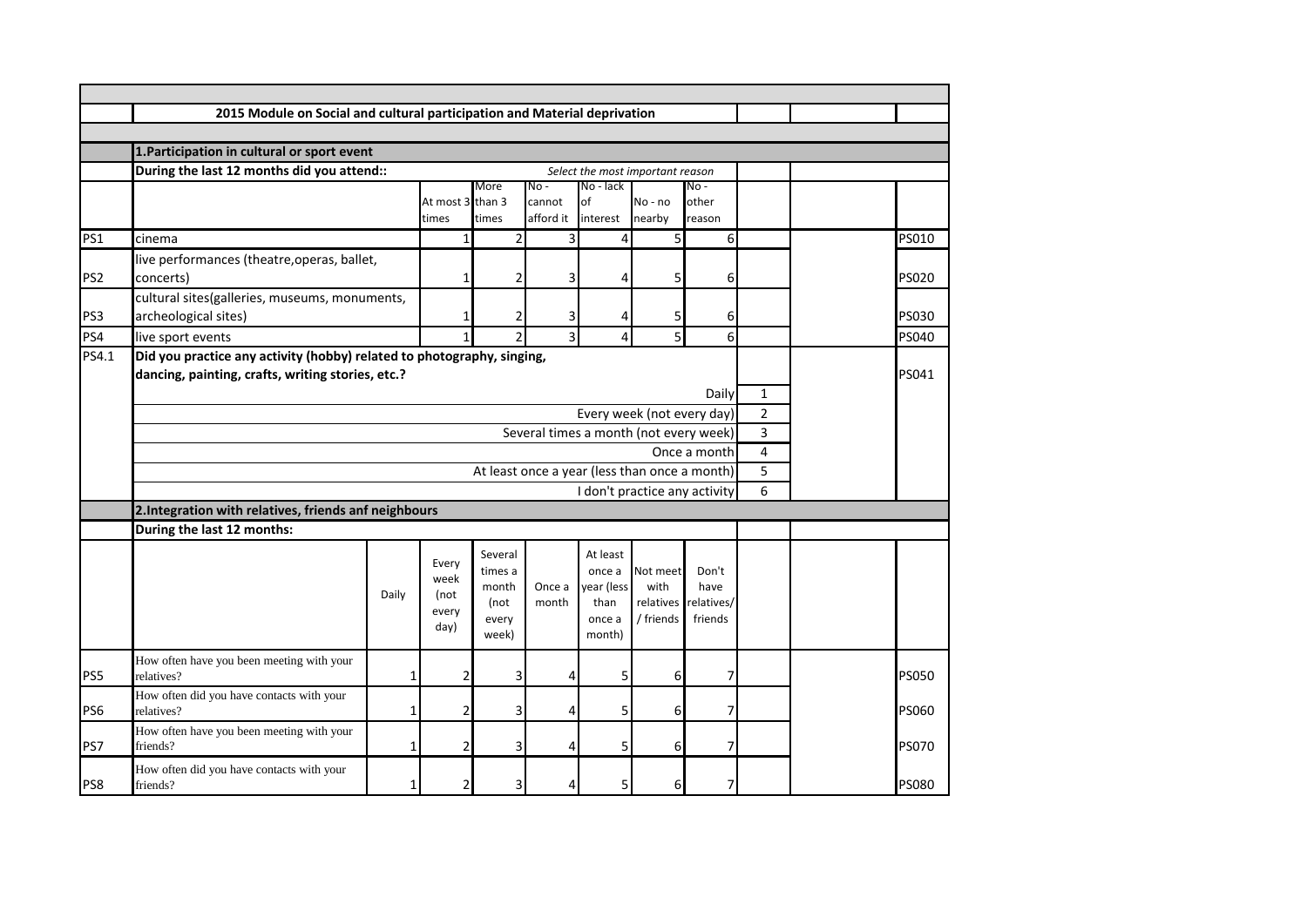| PS8.1       | Do you use social networks ?                                                                                       |                | PS081 |
|-------------|--------------------------------------------------------------------------------------------------------------------|----------------|-------|
|             | (Facebook, My Space, LinkedIn, Twitter etc.)                                                                       |                |       |
|             | Daily                                                                                                              | $\mathbf{1}$   |       |
|             | Every week (not every day)                                                                                         | $\overline{2}$ |       |
|             | Several times a month (not every week)                                                                             | 3              |       |
|             | Once a month                                                                                                       | 4              |       |
|             | At least once a year (less than once a month)                                                                      | 5              |       |
|             | I don't use social networks for communication                                                                      | 6              |       |
| PS9         | If you have a problem can you ask for help (moral, material or financial) from any relatives, friends, neighbours. |                | PS090 |
|             |                                                                                                                    |                |       |
|             | Yes                                                                                                                | $\mathbf{1}$   |       |
|             | <b>No</b>                                                                                                          | $\overline{2}$ |       |
|             | No friends, relatives or neigbours                                                                                 | 3              |       |
| PS9.1       | Is there a person with who you can discuss personal matters?                                                       |                | PS091 |
|             | (It can be anybody, including household members and not necessarily family or friends)                             |                |       |
|             | Yes                                                                                                                | $\mathbf{1}$   |       |
|             | <b>No</b>                                                                                                          | $\overline{2}$ |       |
|             | 3. Formal and informal social participation                                                                        |                |       |
| <b>PS10</b> | During the last 12 months did you participate in informal voluntary activities?                                    |                | PS100 |
|             | Helping other people (taking care of people in hospital/at home; taking people for a walk, shoping etc.)           |                |       |
|             | Helping animals ; other informal voluntary activities such as cleaning a beach, a forest etc.)                     |                |       |
|             | Yes                                                                                                                | 1              |       |
|             | No - lack of interest                                                                                              | $\overline{2}$ |       |
|             | No - lack of time                                                                                                  | 3              |       |
|             | No - other reason                                                                                                  | 4              |       |
| PS10.1      | During the last 12 months did you participate in formal voluntary work?                                            |                | PS101 |
|             | Include any unpaid non-compulsory work for charitable or religious organisations.                                  |                |       |
|             | Yes                                                                                                                | $\mathbf{1}$   |       |
|             | No - lack of interest                                                                                              | $\overline{2}$ |       |
|             | No - lack of time                                                                                                  | 3              |       |
|             | No - other reason                                                                                                  | 4              |       |
| PS10.2      | During the last 12 months have you been an active citizen?                                                         |                | PS102 |
|             | (Participation in peaceful protest including signing a petition,                                                   |                |       |
|             | participation in a demonstratiton, writing a letter to a politician,                                               |                |       |
|             | writing a letter to the media.)                                                                                    |                |       |
|             | Yes                                                                                                                | $\mathbf{1}$   |       |
|             | No - lack of interest                                                                                              | $\overline{2}$ |       |
|             | No - lack of time                                                                                                  | 3              |       |
|             | No - other reason                                                                                                  | 4              |       |